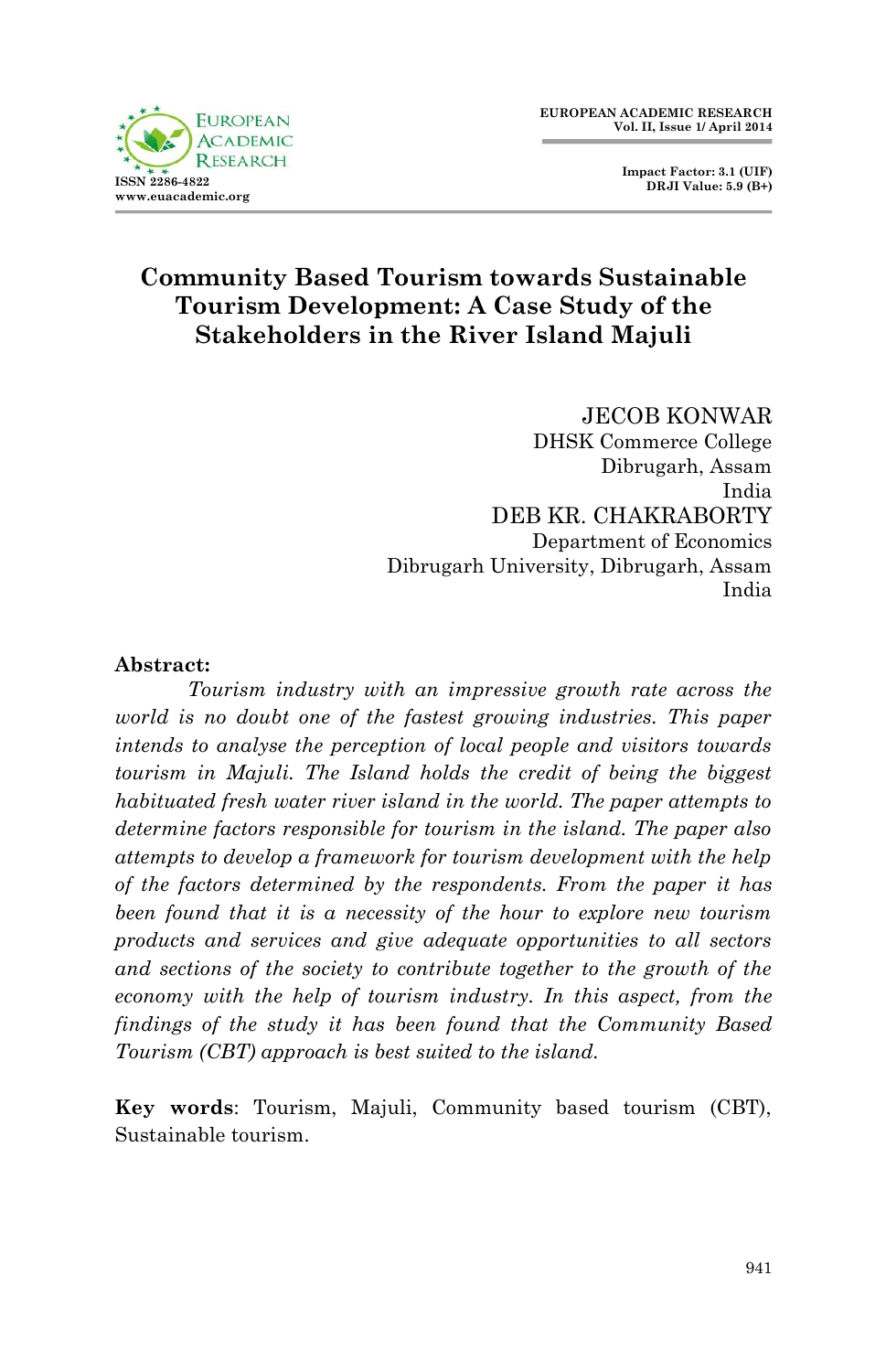## **Introduction:**

Tourism industry with an impressive growth rate across the world is one of the fastest growing industries (Chaturvedi 2010; Chaudhary 2010; Sheehan, Ritchie, & Hudson 2007; Sharpley 2006). Tourism is now the largest industry in the world by virtue of any economic measure, including gross output, value added, employment, capital investment and tax contribution (Wheatcroft 1994). Tourism is the largest sector in the worldwide export of goods and services, and accounts for 12 percent of the total global income (Anbalagan, Selvam, & Amudha 2008). It is a labour intensive industry (Chaudhary 2010) and according to WTTC, 2010 it is estimated that tourism industry is expected to contribute 8.1 percent of total employment, 235 million jobs or 1 job in every 12.3 jobs, further it is projected that there will be rise to 9.2 percent of total employment, creating 303 million jobs or 1 in every 10.9 jobs by 2020 (WTTC 2010; Chaudhary 2010).

CBT is based upon the curiosity or desire of visitors to learn more about the routine life of people from different cultures, traditions and lifestyles. Community based tourism (CBT) or Community Tourism (CT) is "a type of tourism run by and for local community". Rozemeijer (2001) defines CBT as tourism initiatives that are owned by one or more defined communities, or run as joint venture partnerships with the private sector with equitable community participation, as a means of using the natural resources in a sustainable manner to improve their standard of living in an economically viable way.

Suansri (2003) defines CBT as tourism that takes environmental, social and cultural sustainability into account, which is managed and owned by the community, for the community, with the purpose of enabling visitors to increase their awareness and learn about the community and local ways of life. Active community participation in the development of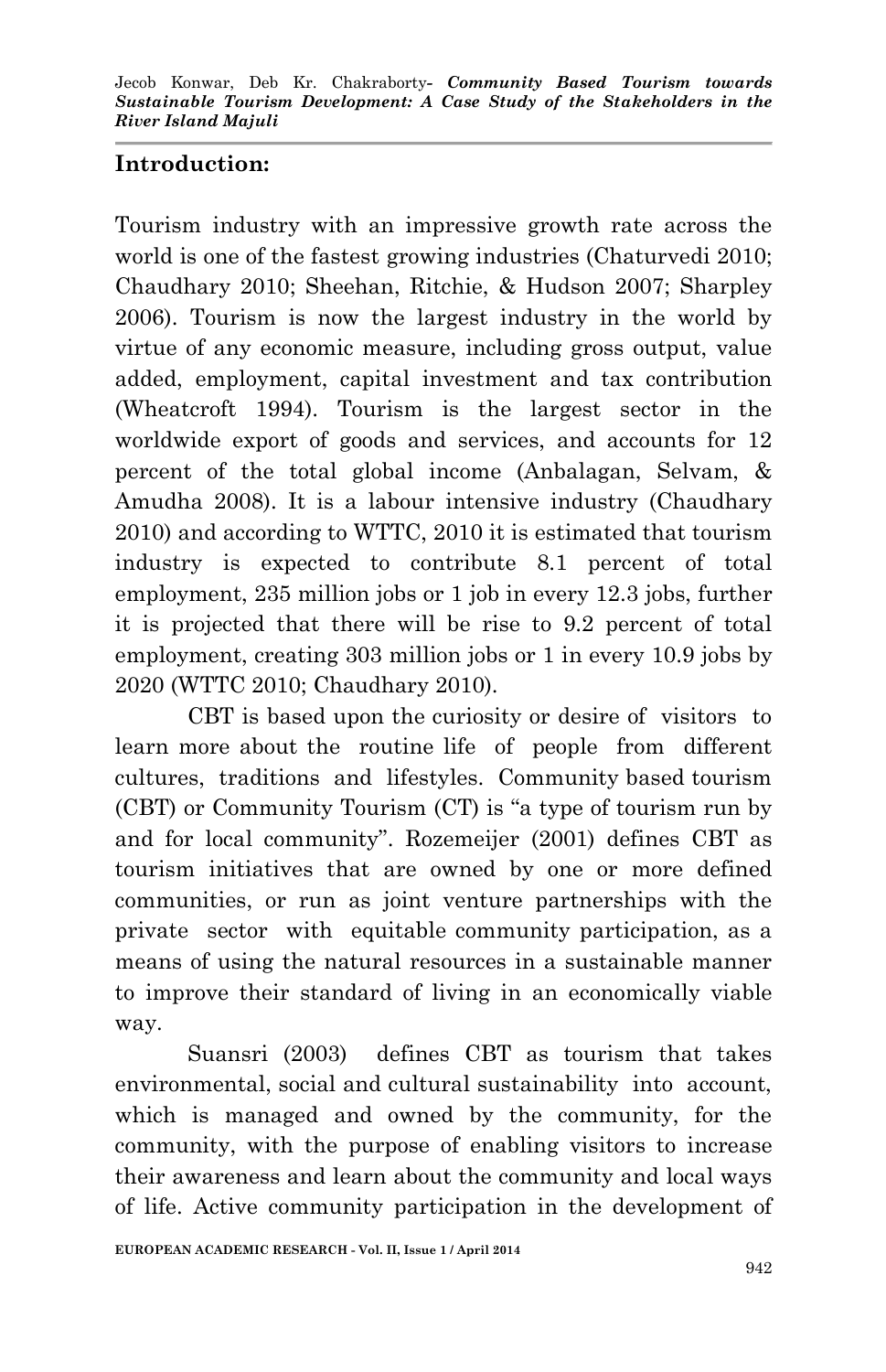their tourism industry is central to CBT and significantly dependent upon community resources, needs and decisions (Tosun 2000). Community Based tourism considers community at the centre of all activities and resources.

# **Objective of the Present Paper:**

The present study is undertaken with an objective to identify the underlying factors responsible for tourism and tourism based activities in the river island Majuli.

## **Majuli: The Biggest Fresh Water River Island:**

Majuli, a river-made island is the largest of its kind over the world (Shrivastav 2010; Nath 2009; Mahanta 2001; Hamilton 1808) and the heart of Neo-Vaishnavite institutions/monasteries of Assam, popularly known as *Satras*. The concept of Neo-Vaishnavism and Satras are profounded by the great Vaishnava saint and social reformer "Sankardeva" of 15th -16th century Assam. In this light, unique feature of Majuli is its religious cum spiritual institutions popularly known as *Satras*.

Although the status of Majuli being the biggest river island is challenged by various scholars from time to time, it is found that this land is the only inhabited and fresh water island of its kind (Nath 2009). Mohammad Cazim, the biographer of Emperor Aurangzeb (1658-1707), stated that it was about 50 Kosh in length which is equivalent to 100 miles (Asiatic Research 2009).

As per 2011 Census of India records, the total population of Majuli is approx 1, 70,000 (Census Report 2011). Majuli holds a unique land habitat and flora & fauna. Demographically, the society of the island presents a diversified population comprising people of various castes normally prevailing in Assam. The society of Majuli could also be viewed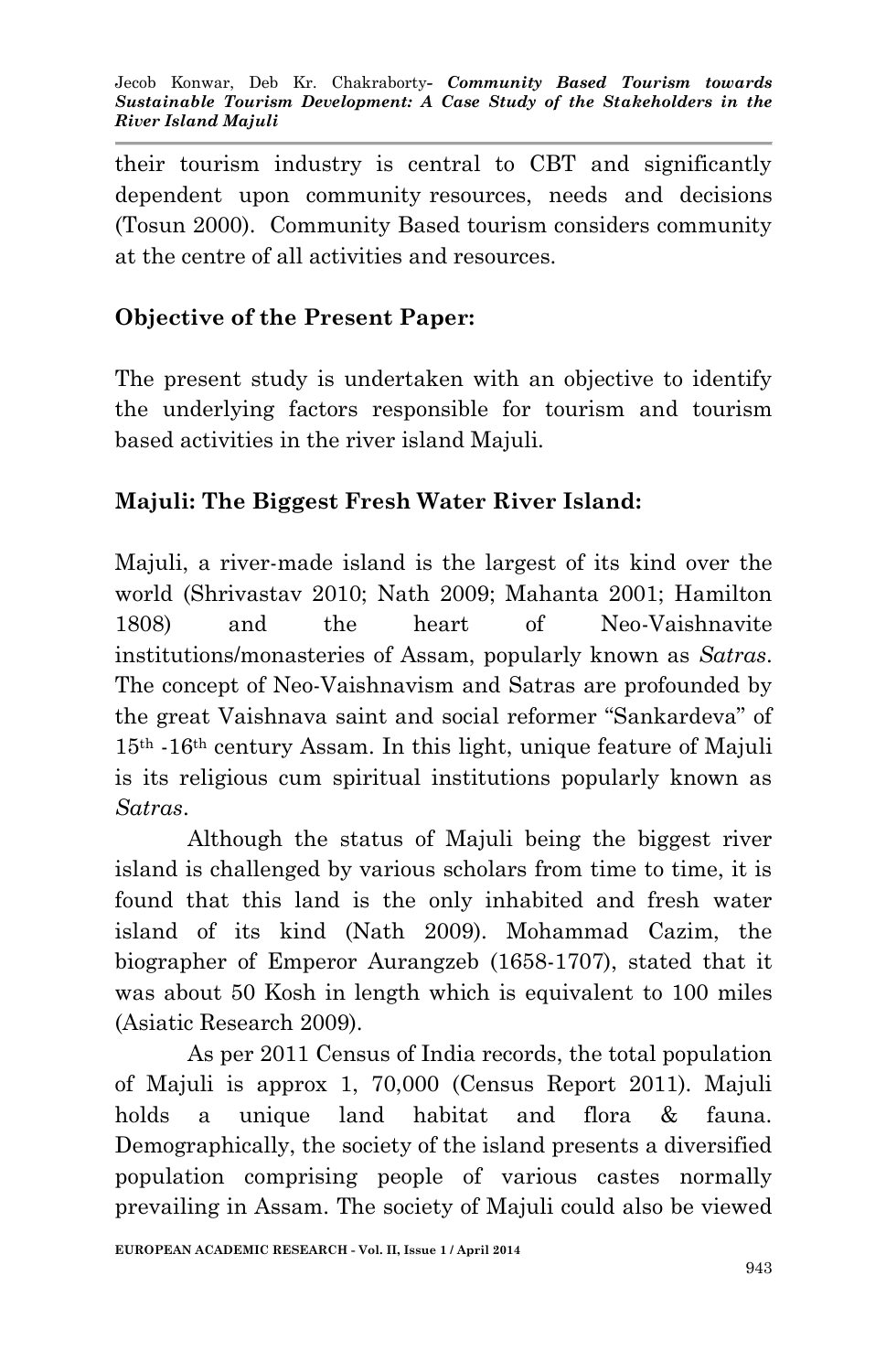in terms of linguistic and religious groups (Nath 2009).

## **Research Methodology:**

This study is embodied with primary and secondary data. The primary data has been collected from the respondents categorized in two categories of stakeholders' i.e. local household respondents and visitor respondents. The study includes a local household sample of 414 respondents and 148 visitor respondents comprising of 126 domestic visitors and 22 foreign visitors. The responses of local households and visitors have been collected during the year 2011 to 2013. The questionnaire statements consist of varied statements related to Majuli and tourism based elements & activities of the island. The respondents were expected to rate the factors on the basis of their experience. In this respect, the factor statements were rated on the basis of five – point Likert scale. The scale ranges from Strongly Agree (5) to Strongly Disagree (1). In case of local household respondent's questionnaire, total 50 statements were directed, whereas at the same time only 25 statements have been incorporated in the questionnaire directed to visitor respondents.

The responses of the both categories of respondents have been collected in different pattern. According to the Majuli Cultural Landscape Region Act, 2006 there are 31 *Satras* (religious monasteries) in the river island Majuli (The Assam Gazette Extraordinary 2006). Majuli had total of 40 Satras in the past (Nath 2009, 205) but by 2005 the number of Satras significantly reduced to 22 (approximately) in number (Das 2010). For data generation from local household respondents initially 50 percent of *Satras* (i.e. 15 *Satras*) were randomly selected out of officially listed 31 *Satras* in the island. In second phase of sampling design, convenience and geographical sampling method under the concept of non-probabilistic sampling techniques has been adopted; incorporating those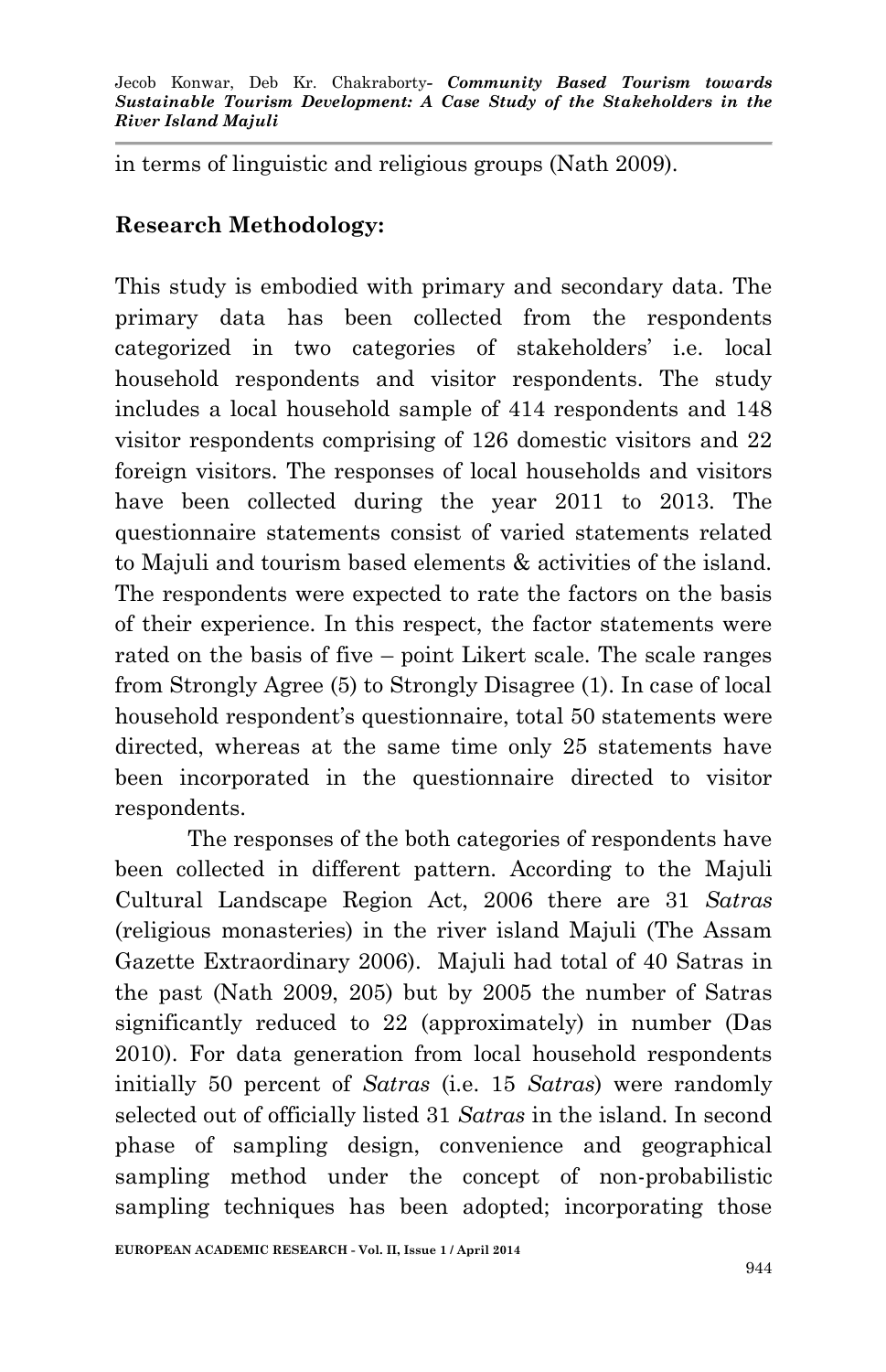respondents whose place of residence is within one km periphery (30 household responses per *Satras*) of the randomly selected 15 *Satras* in the river island Majuli. The reason for selecting these areas significantly lies in the religious tourism activities conducted in the *Satras*, which basically attracts more tourists than any other tourism activity. Thus, the communities residing in the surrounding zone of a *Satra* are more directly attached with tourism based activities. The response rate of local household respondents is 92 percent.

With respect to the visitors, two pattern of data generation has been adopted. At first majority of the domestic cum foreign respondents were asked to respond at the time of leaving the Island i.e. place of exit. During this process of data generation, if it is found that respondents cannot undertake the study at the time of place of exit, they were requested to provide an e-mail contact or social networking site address, thereby forwarding the online questionnaire for their later response.

In order to determine the small set of variables out of large set of variables, factor analysis approach has been adopted. The primary objectives in the factor analysis methodology are to determine the numbers and nature of factors, and the pattern of their influences on the surface attributes. For the purpose of factor analysis Exploratory Factor Analysis (EFA) has been used.

## **Results and Discussion:**

The results and discussion section consists of three parts. The first part attempts to identify the factors determined from the response of the local household respondent response. The second part looks into the information prescribed by the visitors and the final part is concerned with the framework for tourism development in the river island Majuli.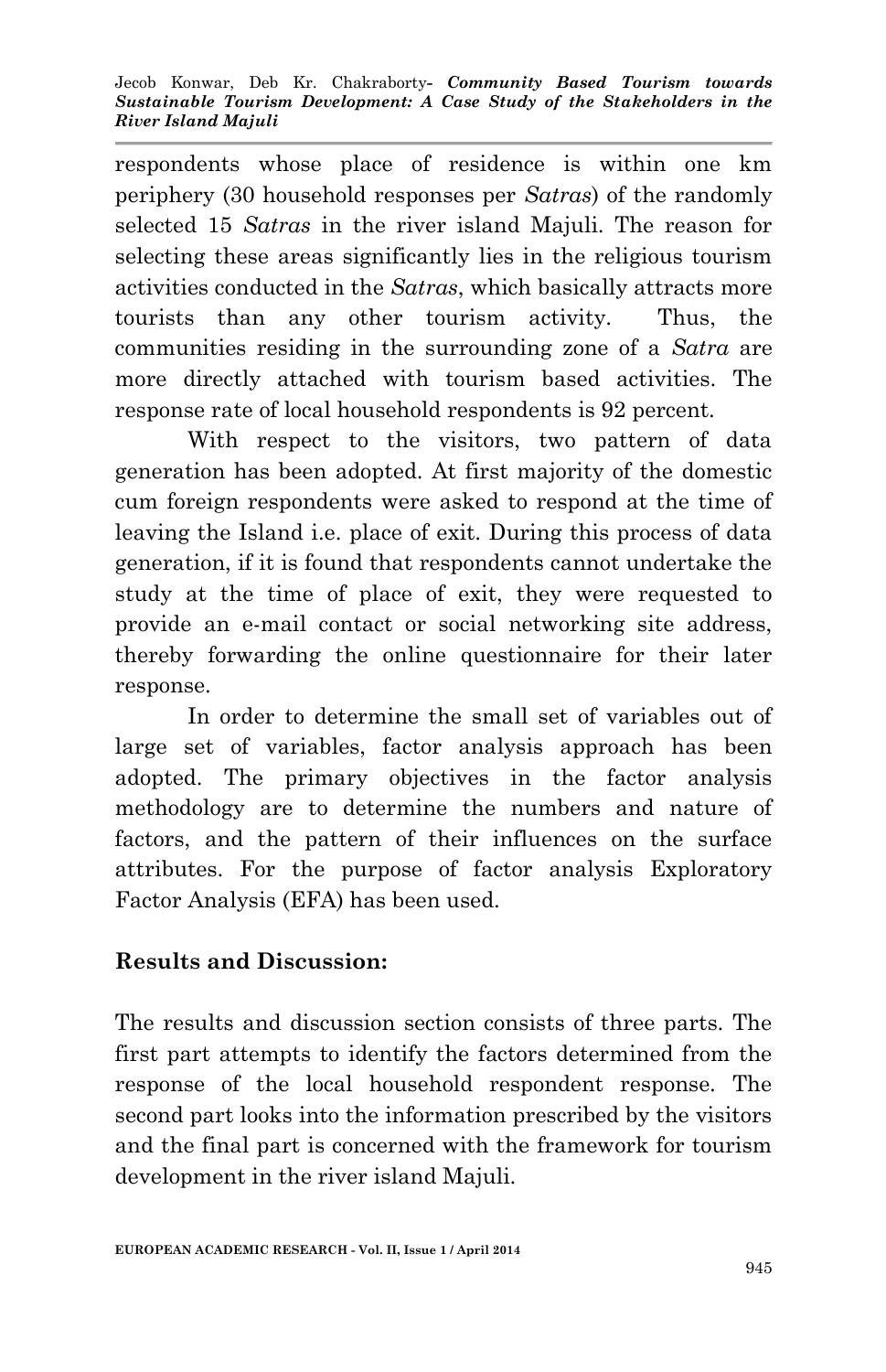Jecob Konwar, Deb Kr. Chakraborty*- Community Based Tourism towards Sustainable Tourism Development: A Case Study of the Stakeholders in the River Island Majuli*

#### **a. Local household respondents:**

The statement pre-testing was carried out amongst 414 local household respondents with respect to the 50 statements. The scale was tested for internal consistency reliability and for this test Cronbach's Alpha value had been used (Sane and Singh 2012; Mukherjee and Shivani 2013). In assessing internal consistency of a data, reliability assessment / test is the first step undertaken so as to avoid additional dimensions produced by factor analysis due to garbage items (Churchill 1979). The alpha value equal to 0.70 or above indicates that the items make a reliable set for further analysis (Park, Heo, and Rim 2008).

| All 50 statements |                                  | After Reliability test refinement |                   |
|-------------------|----------------------------------|-----------------------------------|-------------------|
| Cronbach's Alpha  | N of Items<br>(N <sub>0.</sub> ) | Cronbach's Alpha N of Items       | (N <sub>0</sub> ) |
| 0.896             | 50                               | 0.936                             |                   |

**Table No 1. Reliability Statistics** Source: Enumerated from Field Survey

Of the total 50 statements, 27 statements are considered for the further steps of analysis. The remaining 23 statements are deleted for having a low corrective item to total correlation value, derived after performing reliability test. Thus, after deleting the statements the Cronbach's Alpha value has been improved to 93.6 percent from the previous value of 0.896. (Table no.1) The item – correlation analysis represents a refinement of test reliability by identifying "problem" items in the test, i.e., those items that yield low correlations with the sum of the scores on the remaining items. Rejection of those items that are inconsistent with the rest increases the internal consistency of the remaining parameters (Ho 2006). Pope, (2009), stated that values for an item – total correlation between 0 and 0.19 may indicate that the parameters are not discriminating well, Values between 0.2 and 0.39 indicate good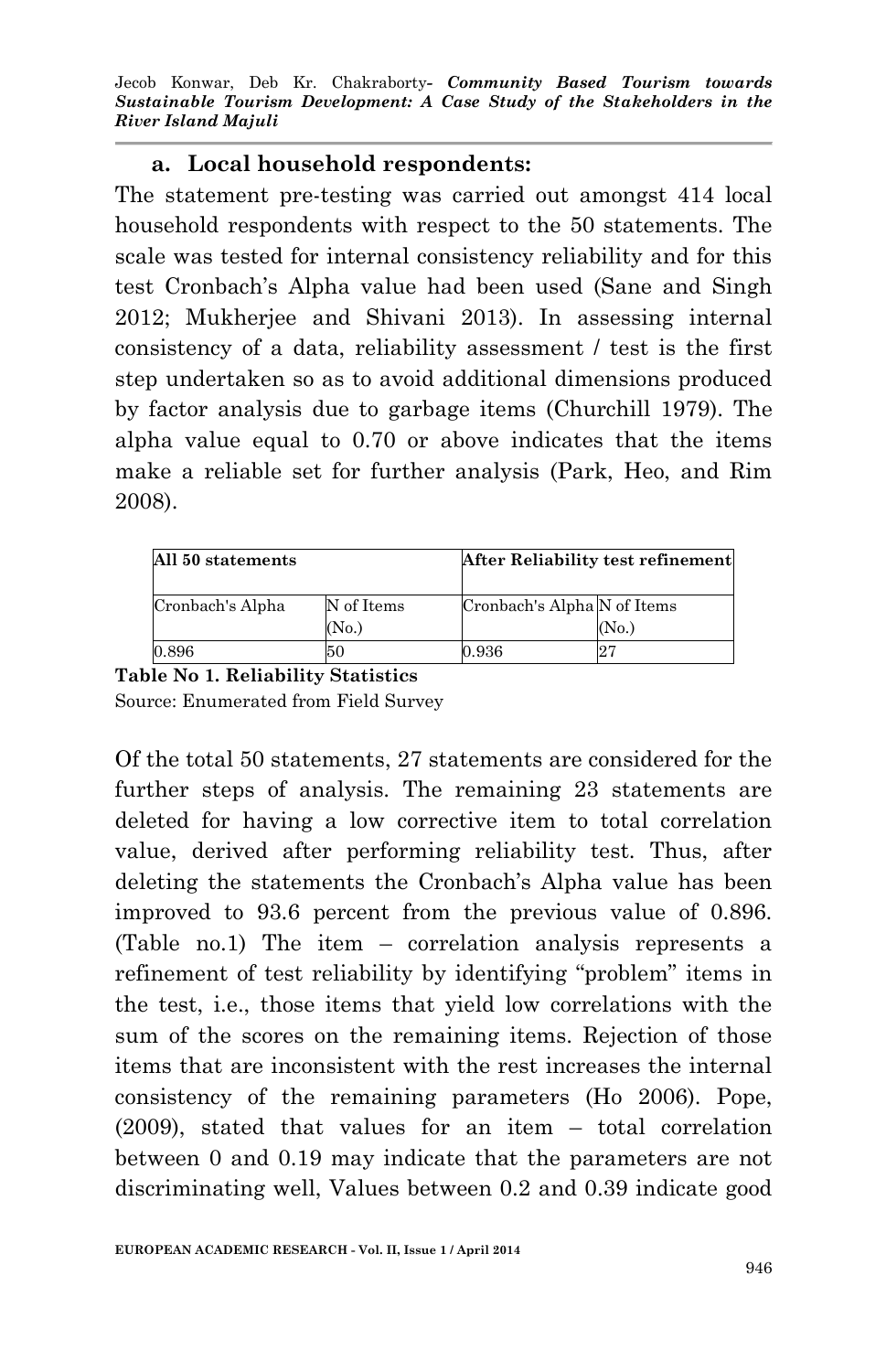#### Jecob Konwar, Deb Kr. Chakraborty*- Community Based Tourism towards Sustainable Tourism Development: A Case Study of the Stakeholders in the River Island Majuli*

discrimination and values above 0.4 and above indicate very good discrimination. The object of the reliability test is to remove the inconsistent items and improve the internal consistency of the test.

|                           |                                                                                                                         | Correcte<br>d<br>Item-   | Communalities<br>(h <sup>2</sup> ) |                |
|---------------------------|-------------------------------------------------------------------------------------------------------------------------|--------------------------|------------------------------------|----------------|
| Label<br><b>Statement</b> |                                                                                                                         | Total<br>Correlati<br>on | Initi<br>al                        | Extract<br>ion |
| LP3ST<br>20               | Tourism activities generating benefits<br>for all sections of the society.                                              | .550                     | 1.000                              | .659           |
| LP3ST<br>21               | The money that tourism brings in is of<br>benefit to the whole community                                                | .471                     | 1.000                              | .681           |
| LP3ST<br>22               | There should be specific tax on tourists.                                                                               | .420                     | 1.000                              | .681           |
| LP3ST<br>23               | Tourism provides incentives for<br>the<br>conservation of natural resources.                                            | .671                     | 1.000                              | .575           |
| LP2ST<br>24               | Increased<br>tourism<br>activity<br>is<br>not<br>effecting the natural environment in the<br>region.                    | .727                     | 1.000                              | .678           |
| LP3ST<br>25               | The overall benefit of tourism is more<br>than the costs to the people of the area.                                     | .283                     | 1.000                              | .630           |
| LP3ST<br>26               | Tourism development has not affected<br>the rates and taxes of products.                                                | .589                     | 1.000                              | .674           |
| LP1ST<br>27               | Internal transport system in the Island<br>is convenient.                                                               | .293                     | 1.000                              | .661           |
| LP4ST<br>29               | I do participate in activities related to<br>promotion of local culture through local<br>authority councils and bodies. | .624                     | 1.000                              | $.495*$        |
| LP1ST<br>30               | Accommodation in Majuli is<br>not<br>a<br>problem.                                                                      | .364                     | 1.000                              | .690           |
| LP4ST<br>32               | Climate and environment of Majuli is<br>all time good for tourism activities.                                           | .479                     | 1.000                              | $.428*$        |
| LP2ST<br>33               | Tourism has led to an increase in<br>infrastructure in local area.                                                      | .620                     | 1.000                              | .580           |
| LP3ST<br>34               | Family life of local society has not been<br>disrupted by the presence of tourists.                                     | .715                     | 1.000                              | .691           |
| LP3ST<br>35               | Local people are treated equally, rather<br>than as inferiors by tourists.                                              | .653                     | 1.000                              | .709           |
| LP2ST<br>36               | Role of tour operators<br>is vital<br>$_{\rm for}$<br>tourism development in Majuli.                                    | .635                     | 1.000                              | .569           |
| LP4ST<br>37               | Majuli holds the potential of being a<br>major tourist attraction spot.                                                 | .710                     | 1.000                              | .677           |
| LP1ST                     | The conveyance facility between the                                                                                     | .244                     | 1.000                              | .592           |

**EUROPEAN ACADEMIC RESEARCH - Vol. II, Issue 1 / April 2014**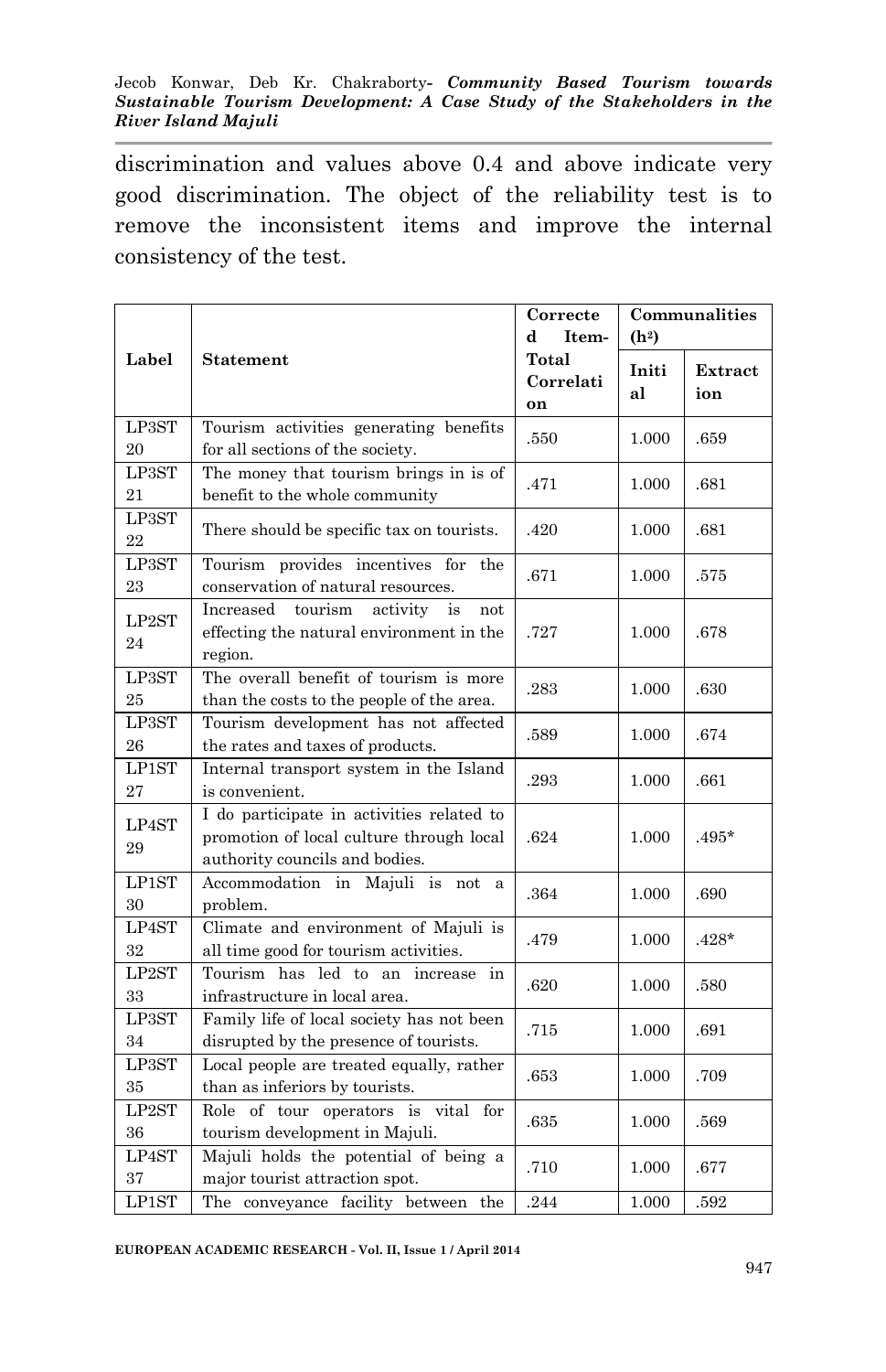| 39          | main land and the island is safe and                                                                                                                       |      |       |      |  |  |
|-------------|------------------------------------------------------------------------------------------------------------------------------------------------------------|------|-------|------|--|--|
|             | convenient.                                                                                                                                                |      |       |      |  |  |
| LP4ST<br>40 | Private<br>involvement/<br>sector<br>participation in tourism business in<br>Majuli are supportable.                                                       | .330 | 1.000 | .586 |  |  |
| LP4ST<br>41 | Visitors' attitude and behaviour is good<br>and supportive to local people.                                                                                | .661 | 1.000 | .592 |  |  |
| LP3ST<br>42 | Occurrence of flood is a major problem<br>of the island Majuli.                                                                                            | .665 | 1.000 | .621 |  |  |
| LP4ST<br>43 | I strongly support the declaration of<br>Majuli as World Heritage Site.                                                                                    | .735 | 1.000 | .736 |  |  |
| LP3ST<br>44 | Government incentives are essential for<br>tourism development in Majuli.                                                                                  | .646 | 1.000 | .636 |  |  |
| LP2ST<br>45 | Residents should be allowed to develop<br>tourist attractions in the region.                                                                               | .583 | 1.000 | .584 |  |  |
| LP2ST<br>47 | Majuli hold a significant potential to be<br>launched as a river island tourism<br>destination.                                                            | .685 | 1.000 | .608 |  |  |
| LP3ST<br>48 | Tourism is having an economically<br>viable prospect in Majuli.                                                                                            | .585 | 1.000 | .558 |  |  |
| LP4ST<br>49 | For promotion of unique features of<br>Majuli, tour operators need to take<br>adequate initiatives to attract and<br>encourage tourists to visit the same. | .741 | 1.000 | .707 |  |  |
| LP4ST<br>50 | I am interested to take part in tourism<br>management policies in future.                                                                                  | .759 | 1.000 | .681 |  |  |
|             | Extraction Method: Principal Component Analysis.                                                                                                           |      |       |      |  |  |

Jecob Konwar, Deb Kr. Chakraborty*- Community Based Tourism towards Sustainable Tourism Development: A Case Study of the Stakeholders in the River Island Majuli*

**Table No. 2 Cronbach Alpha and Initial Extraction of 27 Statements** Note:  $* =$  Removed for having low communality i.e.  $< 0.50$ .

Source: Enumerated from Field Survey.

The communalities defined for each selected variables are based on the extracted factors. Ideally, the communalities should be 1.00 and the minimum acceptable value is 0.5 (Matai and Bhat 2013). In the present study, except two communality values i.e. for LP4ST29 and LP4ST32, all the remaining 25 variables are showing a good extraction values for factor solution. The variables that are having a value below the standard value of 0.50 are henceforth removed from further analysis. (Table no 2)

In the present study table no 3 shows the KMO sampling adequacy measuring the value of 0.912, confirming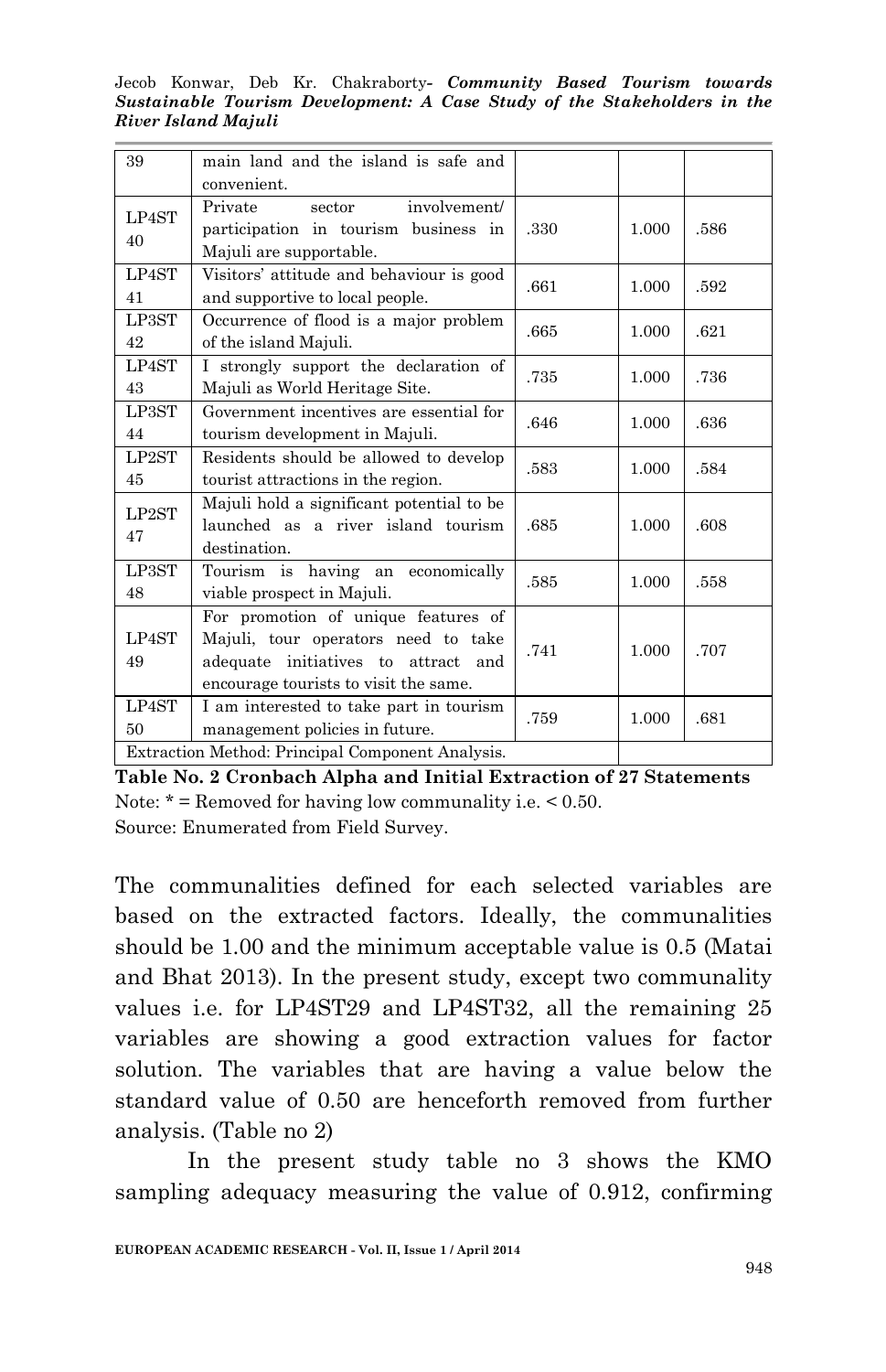the appropriateness of factor analysis. It shows the suitability of the data for factor analysis and indicates the proportion of variance in the variables, which is common variance. High values close to 1.0, generally indicates that a factor analysis may be useful with the data. If the value is less than 0.50, the results of the factor analysis probably not are very useful (Matai and Bhat 2013). As in the present study the values are quite high (91.2 percent), it supports that the sample was good enough for factor analysis.

| Kaiser-Meyer-Olkin Measure of Sampling Adequacy. | .912               |          |
|--------------------------------------------------|--------------------|----------|
|                                                  | Approx. Chi-Square | 6721.619 |
| Bartlett's Test of Sphericity                    | Df                 | 300      |
|                                                  | 51g                | .000     |

**Table No. 3 KMO and Bartlett's Test**

Source: Enumerated from Field Survey.

Bartlett's test of Sphericity indicates whether a given correlation matrix is an identity matrix, which indicates that the variables are unrelated. The significance level gives the result of the test. Very small p- values (less than 0.05) indicate that there are probably significant relationships among given variables. A value higher than about 0.10 or so may indicate that the data is not suitable for factor analysis (Burlakanti and Srinivas 2013). In this case, the significance level has a very small value i.e. 0.000, which is less than 0.05, thus suggesting that the variables possess significant relationship. The variables with Chi square value  $= 6721.619$ , degree of freedom = 300 provide a support for the validity of the factor analysis of the data set (Table no 3). These tests confirm that the data is adequate for factor analysis.

After the first run of the variables for factor extraction on the basis of Eigen values above 1 with Principal Component Analysis technique, it has been found that total four (4) factors have been extracted out of 25 variables. An Eigen value is a ratio between the common (shared) variance and the specific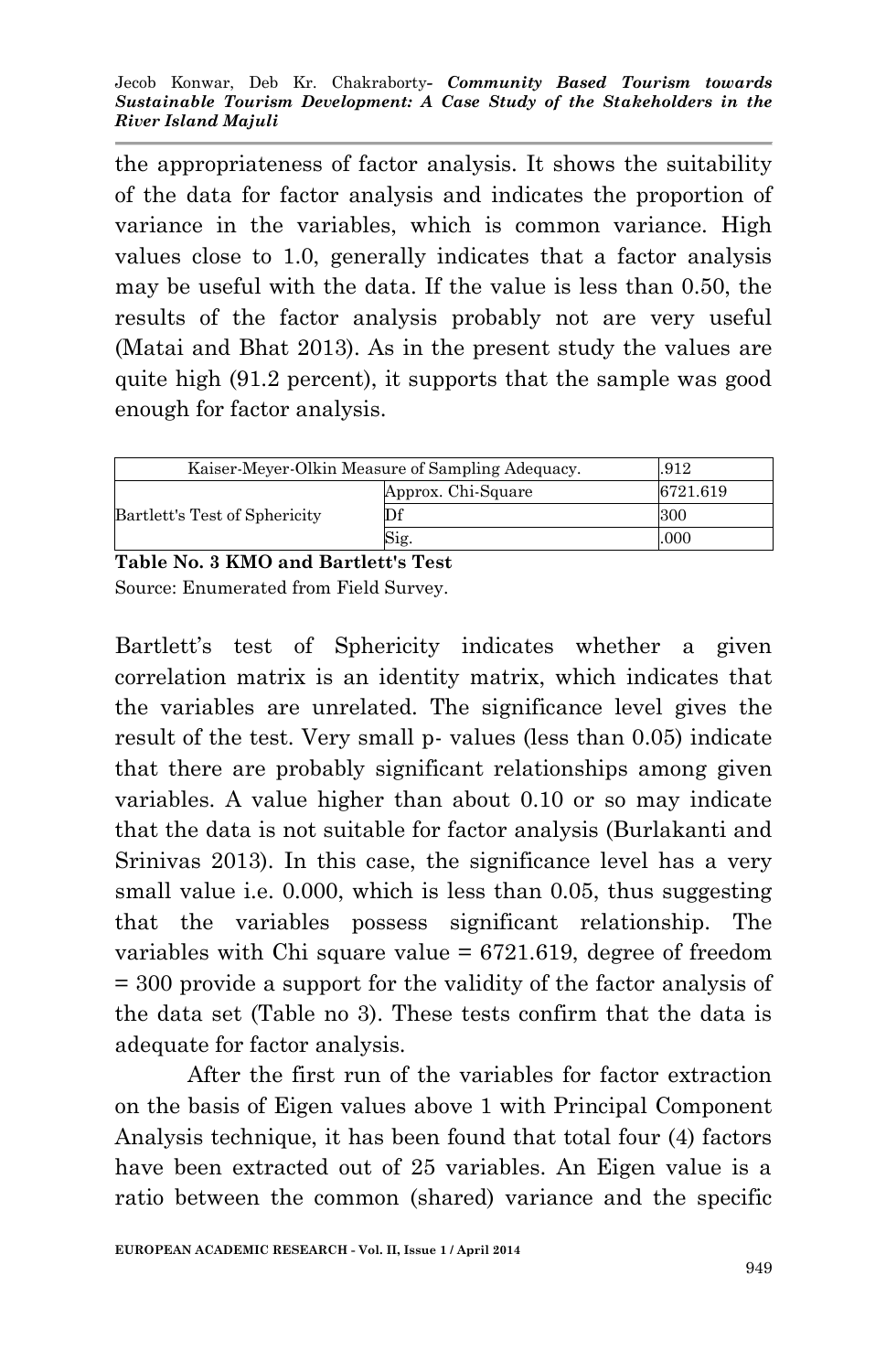(unique) variance explained by a specific factor extracted (Ho 2006). A method widely used for determining a first set of loadings is the principal component method. This method seeks values of the loadings that bring the estimate of the total communality as close as possible to the total of the observed variances (Tryfos 1997).

In-depth analysis of the extracted four (4) factors shows that the factors are holding certain common variables to explain. Moreover, Scree plot also reflects the presence of some unnecessary factors (Field 2005). The cumulative Rotation Sum of squared loading has reported 64.606 percent of cumulative variance.

The Scree plot generated from the data run also shows that there are four prime variables which are having more dominance in comparison to other variables. The point at which the curve first begins to straighten out (Eigen value  $= 1$ ) is considered to indicate the maximum number of factors to extract. Thus, those factors which are above this point of diversion are deemed meaningful and those afterwards are not (Ho 2006).



**Figure No. 1**

Factor loadings are used to measure the correlation between the variables and the factors. A loading close to one (1) indicates a strong correlation between a variable and the factor, while a loading closer to zero (0) indicates a weak correlation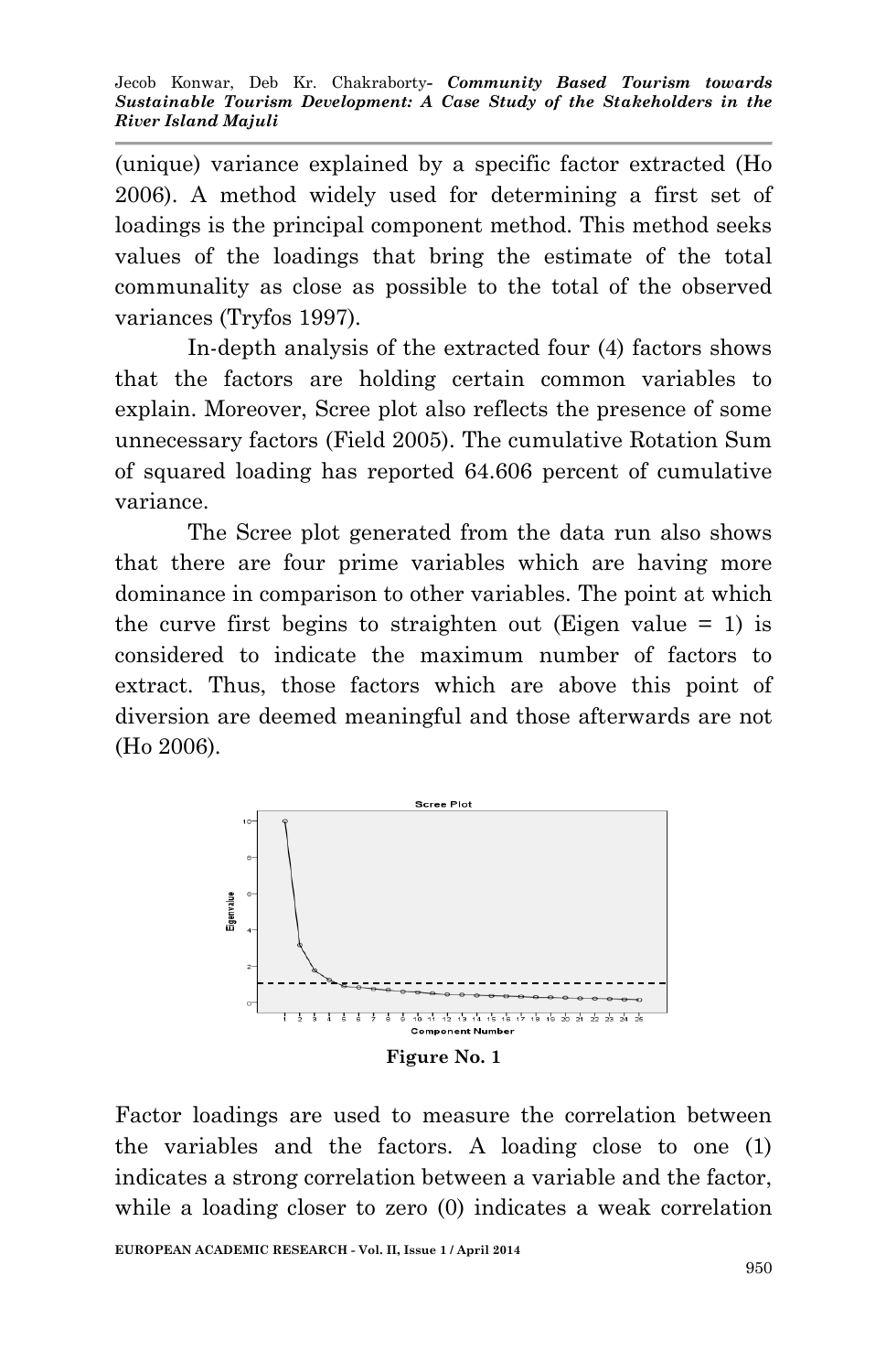(Nargundkar 2008). The factors are rotated using Varimax with Kaiser Normalization rotation method. Principal Component Analysis (PCA) is the technique of factor extraction. Varimax rotation was used to extract the factors with factor loadings greater than +/- 0.33 (Ho, 2006).

After analyzing the rotated factor matrix table, it has been found that 14 variables categorized in four factors are cross loaded. Sometimes deletion of the cross loaded items serves to clarify the factors and makes the interpretation much easier. Though, considering the wording of the cross loaded variables and based on their features, the cross loaded factors has been assigned to the most logically/ conceptually representative of (Ho 2006, 221).

| Label          | <b>Statements</b>                                                               | <b>FACTORS</b> |      |      |      |
|----------------|---------------------------------------------------------------------------------|----------------|------|------|------|
|                |                                                                                 | LF1            | LF2  | LF3  | LF4  |
| LP3ST35        | Local people are treated equally,<br>rather than as inferiors by tourists.      | .817           |      |      |      |
| LP2ST45        | Residents should be allowed to<br>develop tourist attractions in the<br>region. | .742           |      |      |      |
| LP2ST33        | Tourism has led to an increase in<br>infrastructure in local area.              | .714           |      |      |      |
| LP3ST21        | The money that tourism brings in is<br>of benefit to the whole community        | .711           |      |      | .361 |
| <b>LP3ST44</b> | Government incentives are essential<br>for tourism development in Majuli.       | .691           |      |      |      |
| <b>LP4ST41</b> | Visitors' attitude and behaviour is<br>good and supportive to local people.     | .646           |      | .389 |      |
| LP3ST22        | There should be specific tax on<br>tourists.                                    | .645           |      |      | .410 |
| <b>LP3ST48</b> | Tourism is economically viable in<br>Majuli.                                    | .631           |      |      |      |
| LP4ST50        | I am interested to take part in<br>tourism management policies in<br>future.    | .619           | .447 |      |      |
| <b>LP4ST43</b> | I strongly support the declaration of<br>Majuli as World Heritage Site.         | .595           | .561 |      |      |
| LP2ST36        | Role of tour operators is important<br>for tourism development in Majuli.       | .553           | .513 |      |      |
| LP3ST26        | development<br>Tourism<br>has<br>not<br>affected the rates and taxes of         |                | .785 |      |      |

**EUROPEAN ACADEMIC RESEARCH - Vol. II, Issue 1 / April 2014**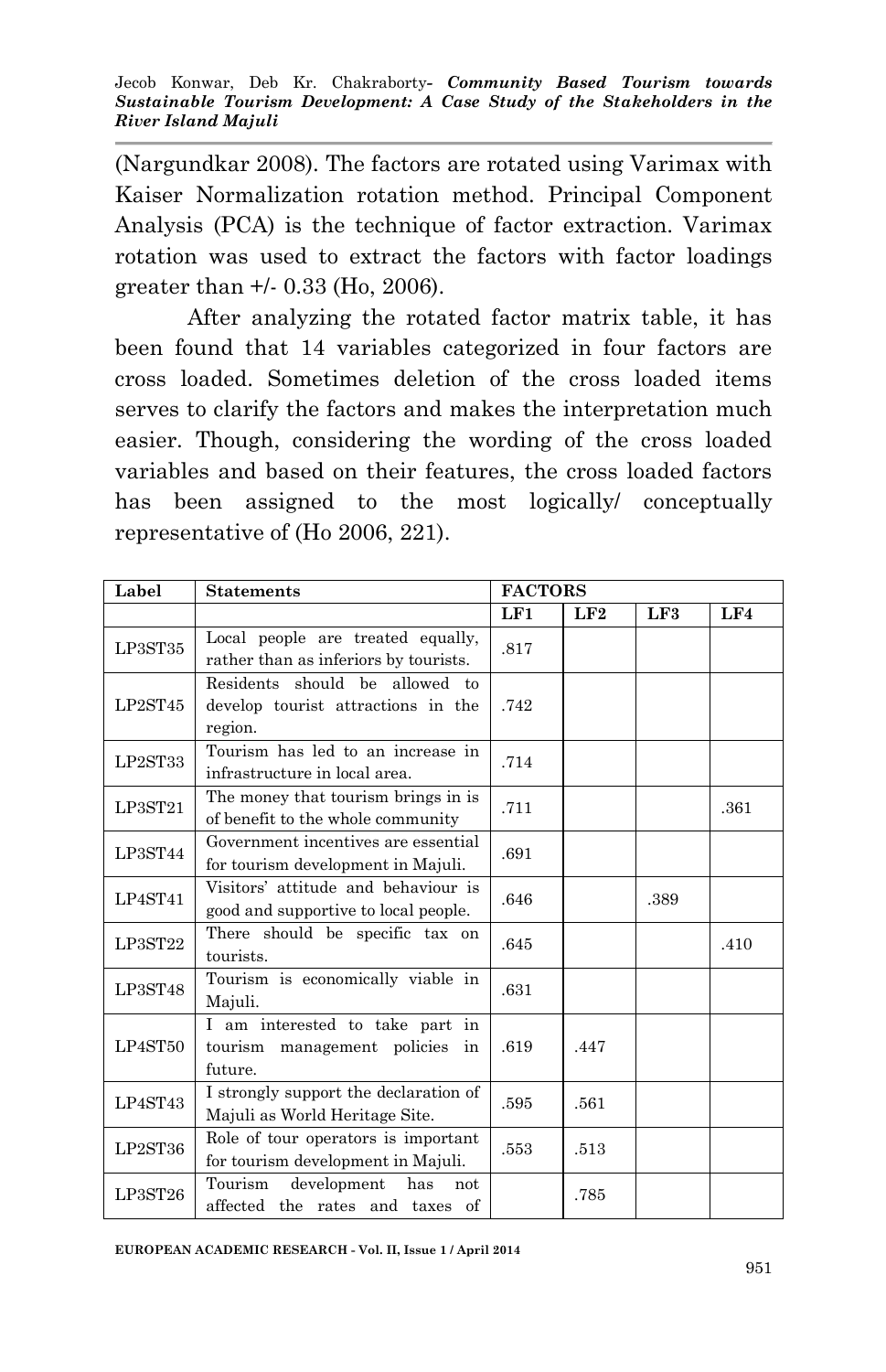Jecob Konwar, Deb Kr. Chakraborty*- Community Based Tourism towards Sustainable Tourism Development: A Case Study of the Stakeholders in the River Island Majuli*

|                         | products.                                                               |        |        |        |        |
|-------------------------|-------------------------------------------------------------------------|--------|--------|--------|--------|
|                         | Increased tourism activity is not                                       |        |        |        |        |
| LP2ST24                 | effecting the natural environment in                                    |        | .704   |        |        |
|                         | the region.                                                             |        |        |        |        |
| LP3ST42                 | Occurrence of flood is a major                                          | .362   | .694   |        |        |
|                         | problem of the island Majuli.                                           |        |        |        |        |
|                         | Family life of local society has not                                    |        |        |        |        |
| <b>LP3ST34</b>          | been disrupted by the presence of                                       | .375   | .631   | .374   |        |
|                         | tourists.                                                               |        |        |        |        |
|                         | Tourism<br>activities<br>generating                                     |        |        |        |        |
| LP3ST20                 | benefits for all sections of the                                        |        | .608   |        | .510   |
|                         | society.                                                                |        |        |        |        |
| LP4ST37                 | Majuli holds the potential of being a                                   | .480   | .543   | .367   |        |
|                         | major tourist attraction spot.                                          |        |        |        |        |
| LP3ST23                 | Tourism provides incentives for the                                     |        | .537   | .433   |        |
|                         | conservation of natural resources.                                      |        |        |        |        |
| <b>LP2ST47</b>          | Majuli hold a significant potential to<br>be launched as a river island |        | .535   | .492   |        |
|                         | tourism destination.                                                    |        |        |        |        |
|                         | Accommodation in Majuli is not a                                        |        |        |        |        |
| LP1ST30                 | major problem of tourism.                                               |        |        | .791   |        |
|                         | Private<br>involvement/<br>sector                                       |        |        |        |        |
| LP4ST40                 | participation in tourism business in                                    |        |        | .769   |        |
|                         | Majuli are supportable.                                                 |        |        |        |        |
|                         | The overall benefit of tourism is                                       |        |        |        |        |
| LP3ST25                 | more than the costs to the people of                                    |        |        | .734   |        |
|                         | the area.                                                               |        |        |        |        |
|                         | For promotion of unique features of                                     |        |        |        |        |
|                         | Majuli, tour operators need to take                                     |        |        | .593   |        |
| <b>LP4ST49</b>          | adequate initiatives to attract and                                     | .397   | .397   |        |        |
|                         | encourage tourists to visit the same.                                   |        |        |        |        |
|                         | The conveyance facility between the                                     |        |        |        |        |
| LP1ST39                 | main land and the island is safe and                                    |        |        |        | .743   |
|                         | convenient.                                                             |        |        |        |        |
| LP1ST27                 | Internal transport system in the                                        |        |        | .353   | .701   |
|                         | Island is good.                                                         |        |        |        |        |
| <b>Cronbach Alpha</b>   |                                                                         | 0.929  | 0.926  | 0.872  | 0.711  |
| <b>Eigen Values</b>     |                                                                         | 9.980  | 3.166  | 1.771  | 1.234  |
| % of Variance           |                                                                         | 39.921 | 12.663 | 7.085  | 4.937  |
| Cumulative Variance (%) |                                                                         | 39.921 | 52.584 | 59.669 | 64.606 |

**Table No. 4 Rotated Factor Matrix<sup>a</sup>**

Extraction Method: Principal Component Analysis.

Rotation Method: Varimax with Kaiser Normalization.

a. Rotation converged in 7 iterations.

Source: Enumerated from Field Survey.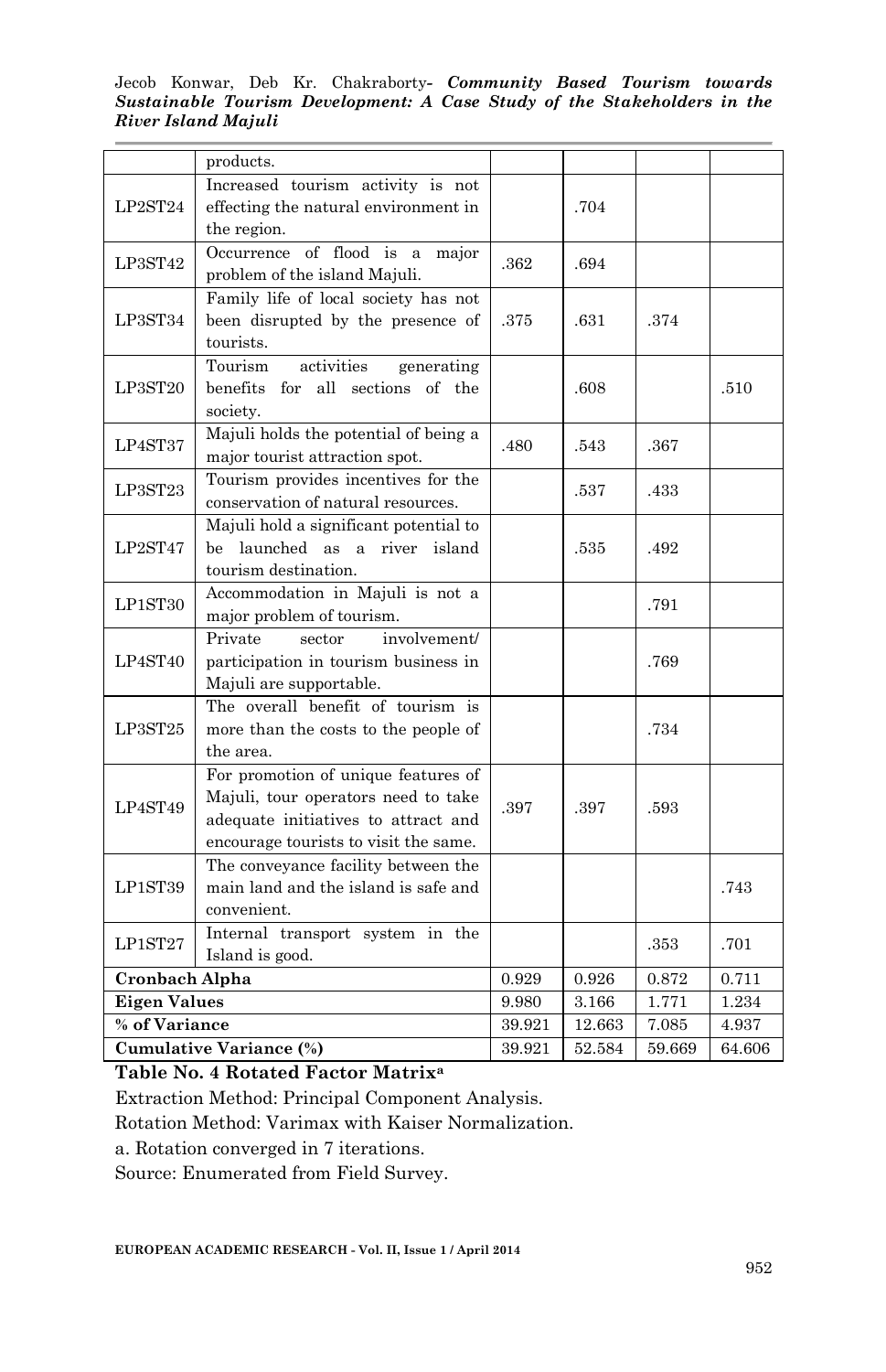The Varimax- rotated factor matrix, reported four (4) factors representing 64.606 percent of the explained variance were extracted from 25 variables. The results showed that the alpha coefficient of the four factors ranged from 0.711 to 0.929. The rotated factor matrix helps in making a broad interpretation of the four parameters that have been identified.

The first factor (LF1) is the most important factor which explains the 39.921 percent variance with an Eigen value of 9.980. The Cronbach Alpha estimated for the factor 1 shows a high degree of internal consistency with 92.9 percent of reliability. This factor includes 11 variables i.e. local people are treated equally, rather than as inferiors by tourists (.817), residents role in developing tourist attractions in the region (.742), infrastructural growth in local area (.714), The money that tourism brings in is of benefit to the whole community (.711), Government incentives for tourism development in Majuli (.691), Visitors' attitude and behaviour is good and supportive to local people (.646), There should be specific tax on tourists (.645), Economic viability of tourism in Majuli (.631), Interest to take part in tourism management policies in future (.619), Strong support to the declaration of Majuli as World Heritage Site (.595) and Role of tour operators for tourism development in Majuli (.553). On the basis of the detail analysis and observations of this factor, it is basically representing the support and willingness of the respondents towards promoting tourism in the island. Thus, it is named as **"Tourism Community Attitude (TCA)** i.e. community attitude towards tourism and tourism based activities in the river island Majuli." The factor 2 (LF2) is a composition of eight variables i.e. Tourism development has not affected the rates and taxes of products (.785), Increased tourism activity is not effecting the natural environment in the region (.704), Occurrence of flood is a major problem of the island Majuli (.694), Family life of local society has not been disrupted by the presence of tourists (.631), Tourism activities generating benefits for all sections of the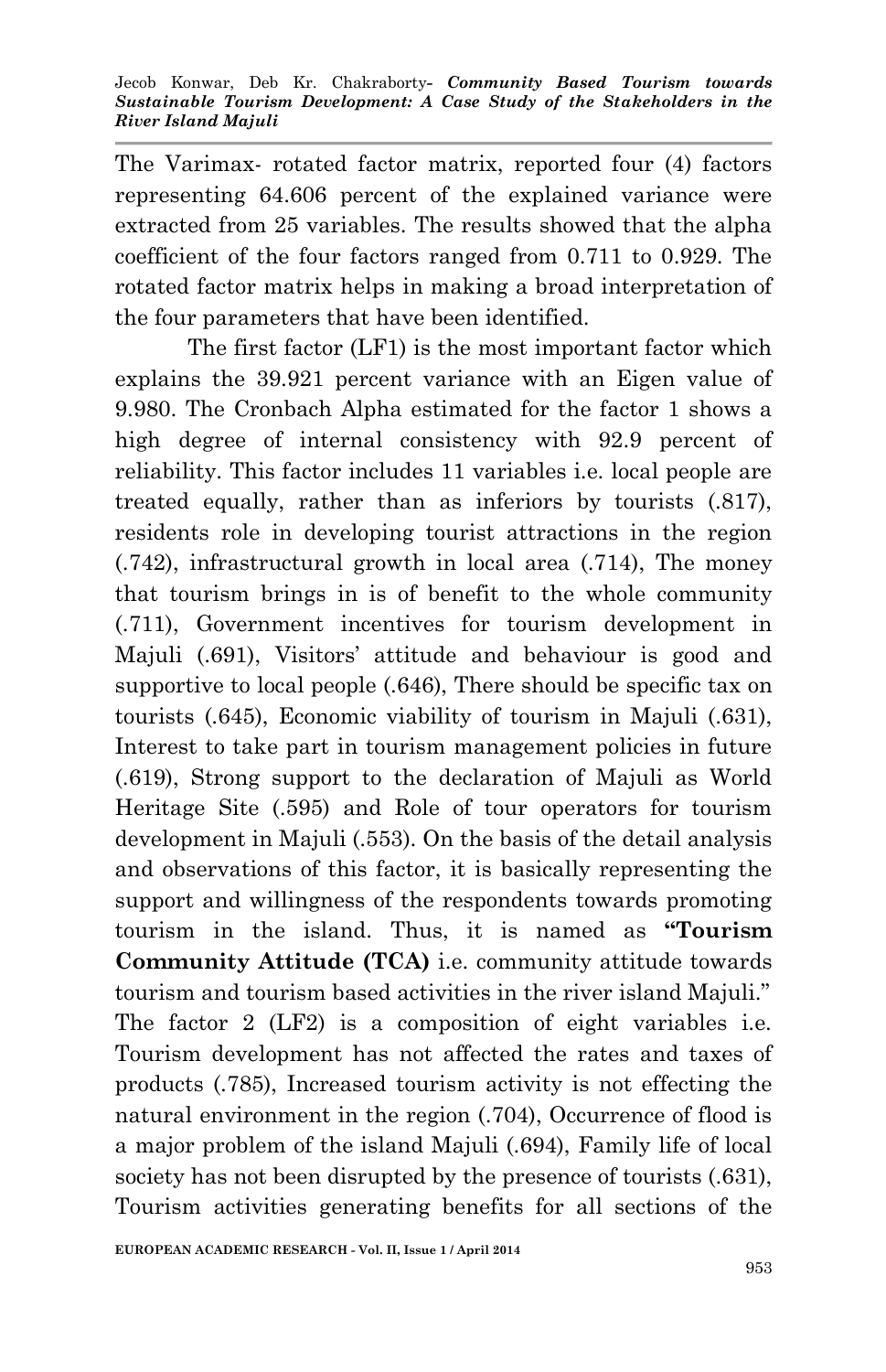Jecob Konwar, Deb Kr. Chakraborty*- Community Based Tourism towards Sustainable Tourism Development: A Case Study of the Stakeholders in the River Island Majuli*

society (.608), Majuli holds the potential of being a major tourist attraction spot (.543), Tourism provides incentives for the conservation of natural resources (.537) and Majuli holds a significant potential to be launched as a river island tourism destination (.535). This factor has been extracted with a variance of 12.663 percent and 3.166 Eigen value with an internal consistency of 0.926. On the analysis of the extracted variables it has been noticed that these eight parameters are speaking about the probable results of the tourism and tourism based activities in the river island Majuli. It shows impact of the tourism activity to the economy of the river island and its future potentialities. Thus, the determined factor representing the impact of tourism activities in the island is named as "**Tourism Impact (TI)**."

The third factor (LF3), which is extracted from the variables, has been representing the basis infrastructural essentialities that are required for tourism and tourism based activities. Considering this feature it is named as "**Tourism Necessities (TN)**". This factor incorporates four prime variables of tourism i.e. Accommodation in Majuli is not a major problem of tourism (.791), Private sector involvement/ participation in tourism business in Majuli are supportable (.769), The overall benefit of tourism is more than the costs to the people of the area (.734), and For promotion of unique features of Majuli, tour operators need to take adequate initiatives to attract and encourage tourists to visit the same (.593). The factor is representing 7.085 percent of total variance explained with an Eigen value of 1.771.

The fourth and the final factor (LF4) have extracted two prime variables (Variance 4.937 percent and Eigen value 1.234). The statements that are considered in this factor are (i). The conveyance facility between the main land and the island is safe and convenient (.743) and (ii). Internal transport system in the Island is good (.701). As these statements suggest that communication system to and from Majuli is one of the major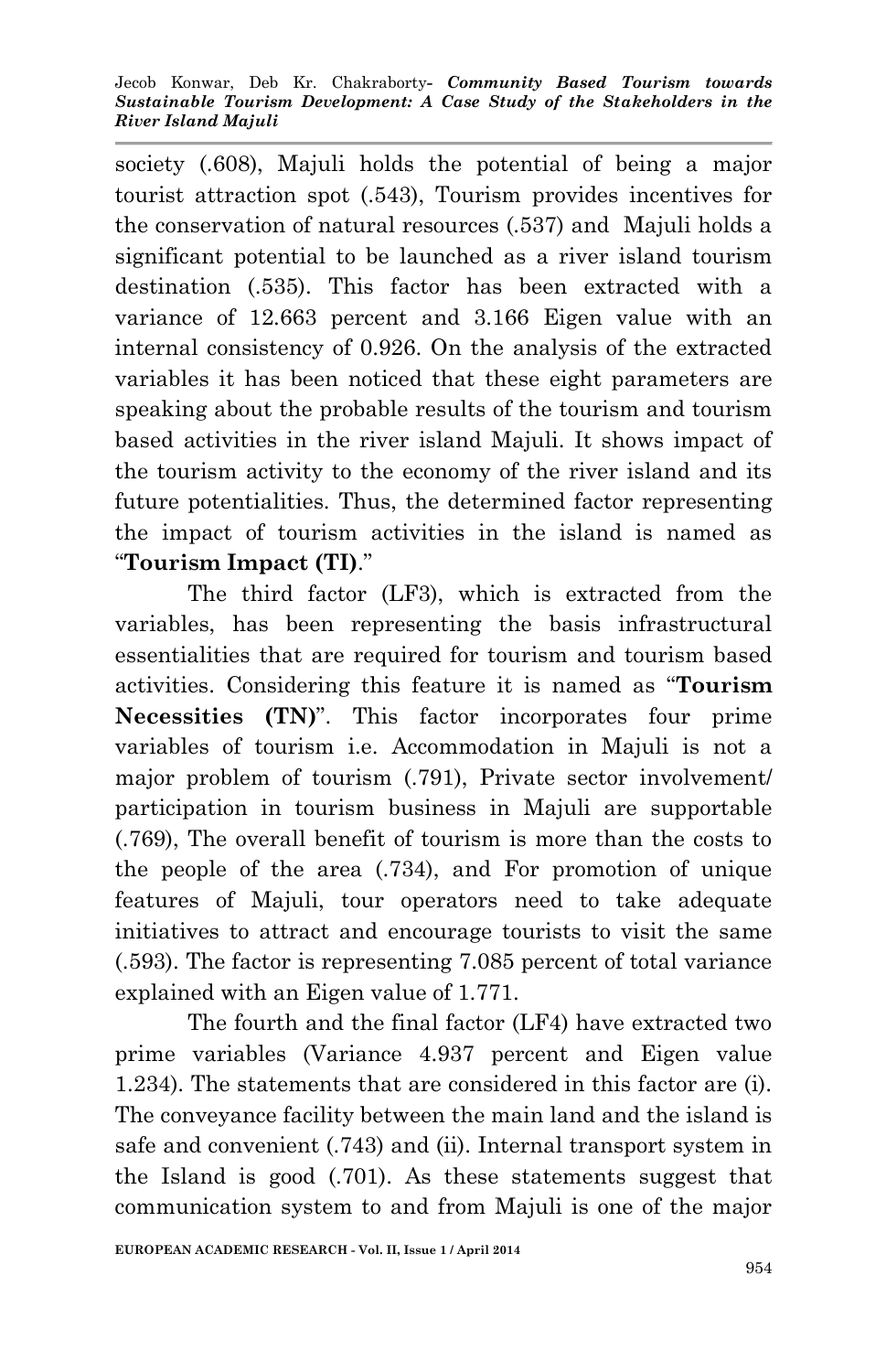Jecob Konwar, Deb Kr. Chakraborty*- Community Based Tourism towards Sustainable Tourism Development: A Case Study of the Stakeholders in the River Island Majuli*

elements to be taken care of by the concerned departments prior to promoting tourism and tourism based activities in the island. Majuli which is totally natural and unique, this encourages more tourists to flux to the Island but in some cases inadequate basic amenities create considerable hindrances. Thus on the basis of the opinion of the local household respondents and considering the parameters the factor is renamed as "**Tourism Conveyance (TCon)**."

|     | <b>Factor No.   FACTOR TERMS</b> | <b>ABBREVIATIONS</b> |
|-----|----------------------------------|----------------------|
| LF1 | Tourism Community Attitude       | <b>TCA</b>           |
| LF2 | Tourism Impact                   | TТ                   |
| LF3 | Tourism Necessities              | TN                   |
| LFA | Tourism Conveyance               | TCon                 |

**Table No. 5 No. of Factors Determined and Terms Defined** Source: Enumerated from Research Findings.

Thus on the basis of the factor analysis performed on the responses of local household respondents, the above specified common factors came into limelight.

## **b. Visitor Respondents:**

As Cronbach's Alpha estimates the internal consistency associated with the scores that can be derived from a scale or composite score, after the first run of the 25 statements, it has reported a value of 65.4 percent. The initial value has represents less internal consistency of the all the variable statements under study. The corrected item to total correlation shows the correlation (consistency) between each item and the sum of the remaining items.

| All 25 statements |                   |       | After Reliability test refinement |
|-------------------|-------------------|-------|-----------------------------------|
| Cronbach's Alpha  | N of Items        |       | Cronbach's Alpha N of Items       |
|                   | (N <sub>0</sub> ) |       | (N <sub>0</sub> )                 |
| 0.654             | 25                | 0.713 | 15                                |

**Table No. 6 Reliability Statistics**

Source: Enumerated from Field Survey.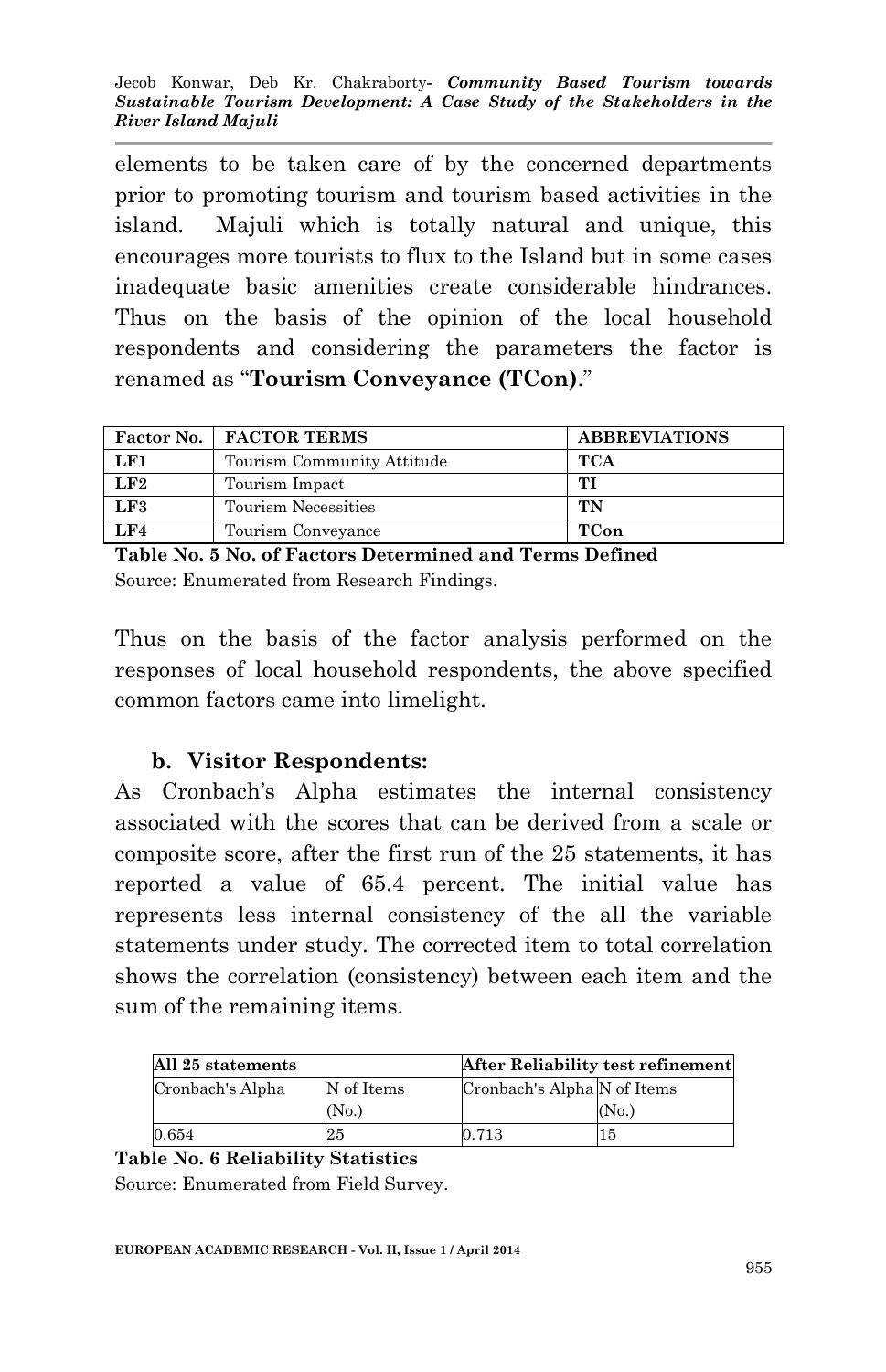In deciding which item(s) to retain or delete, the total corrective item to total correlation with high communality has been retained. Based on this criterion, ten variable statements have been removed from further analysis. After ignoring the ten statements from further analysis, the Cronbach's Alpha has been re-tested and the after removal value has been improved to 0.713, increasing the internal consistency of the remaining variables. (Table no. 6)

|                |                                      | Corrected   | Communalities     |                |
|----------------|--------------------------------------|-------------|-------------------|----------------|
| Label          | <b>Statement</b>                     | Item-Total  | (h <sup>2</sup> ) |                |
|                |                                      | Correlation | Initi<br>al       | Extract<br>ion |
|                | Availability of food for tourists is |             |                   |                |
| TP1ST4         | not a vital problem of Majuli.       | .332        | 1.000             | $.371*$        |
|                | Majuli holds the potentiality of     |             |                   |                |
| TP2ST6         | being launched as a health and       | .278        | 1.000             | $.400*$        |
|                | recreation tourist spot for its      |             |                   |                |
|                | calm environment.                    |             |                   |                |
| TP1ST7         | Sufficient numbers of ATMs are       | .410        | 1.000             | .663           |
|                | available in the island.             |             |                   |                |
|                | Adequate number of tourist           |             |                   |                |
|                | bungalows, guest house, circuit      |             | 1.000             |                |
| TP1ST9         | house, government                    | .289        |                   | $.367^{\star}$ |
|                | accommodation, hotels etc. are       |             |                   |                |
|                | available in Majuli.                 |             |                   |                |
|                | There is an immense potentiality     |             |                   |                |
| TP2ST11        | of developing agri-tourism in        | .241        | 1.000             | $.211*$        |
|                | Majuli.                              |             |                   |                |
| <b>TP3ST12</b> | Low level of urbanization growth     | .223        | 1.000             | $.408*$        |
|                | is good for Majuli.                  |             |                   |                |
| TP1ST13        | Majuli has a unique set of           | .266        | 1.000             | .602           |
|                | religious and dance form.            |             |                   |                |
|                | As Majuli attracts a quite good      |             |                   |                |
| TP2ST16        | number of migratory birds in         | .383        | 1.000             | .617           |
|                | seasons, it holds a potentiality of  |             |                   |                |
|                | having a good bird sanctuary.        |             |                   |                |
| TP3ST18        | Occurrence of flood is a major       | .384        | 1.000             | .746           |
|                | problem of the island Majuli.        |             |                   |                |
|                | The local art & handicraft and       |             |                   |                |
| TP1ST20        | local communities have given a       | .202        | 1.000             | .584           |
|                | unique dimension to the features     |             |                   |                |
|                | of Majuli.                           |             |                   |                |
| <b>TP4ST21</b> | Climate and environment of           | .414        | 1.000             | $.334*$        |

**EUROPEAN ACADEMIC RESEARCH - Vol. II, Issue 1 / April 2014**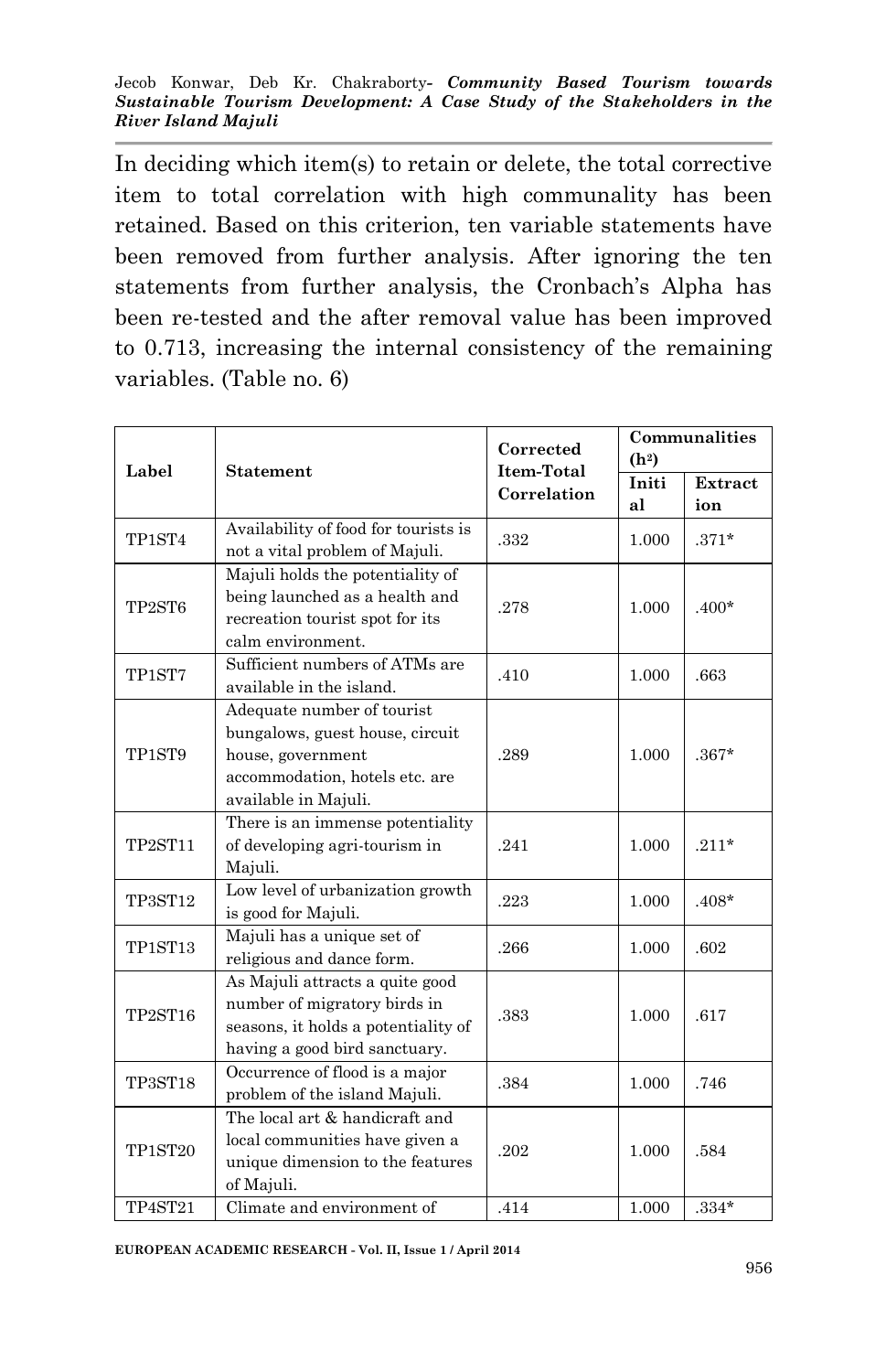Jecob Konwar, Deb Kr. Chakraborty*- Community Based Tourism towards Sustainable Tourism Development: A Case Study of the Stakeholders in the River Island Majuli*

|                                                  | Majuli is all time good for       |      |       |         |
|--------------------------------------------------|-----------------------------------|------|-------|---------|
|                                                  | tourism activities.               |      |       |         |
| TP1ST22                                          | Accessibility to Majuli and in    | .307 | 1.000 | $.489*$ |
|                                                  | Majuli is good.                   |      |       |         |
|                                                  | The behavior of the front desk    |      |       |         |
| ST23                                             | employees at hotel / motel was    | .446 | 1.000 | .899    |
|                                                  | satisfactory.                     |      |       |         |
|                                                  | It was difficult for me to make a |      |       |         |
| ST24                                             | reservation for accommodation in  | .292 | 1.000 | .928    |
|                                                  | the island.                       |      |       |         |
| ST25                                             | The overall experience of my      | .429 | 1.000 | .504    |
|                                                  | visit to the island is very good. |      |       |         |
| Extraction Method: Principal Component Analysis. |                                   |      |       |         |

**Table No. 7 Cronbach Alpha and Initial Extraction of 15 Statements** Note:  $* =$  Removed for having low communality i.e.  $< 0.50$ . Source: Enumerated from Field Survey.

As ideally, the communalities should be 1.00 and the minimum acceptable value is 0.5 (Matai and Bhat 2013), the reported communalities of the 7 variable statements are below the threshold limit and thus ignored from further factor analysis.

|                               | Kaiser-Meyer-Olkin Measure of Sampling Adequacy. | .500    |
|-------------------------------|--------------------------------------------------|---------|
| Bartlett's Test of Sphericity | Approx. Chi-Square                               | 540.979 |
|                               | Df                                               | 28      |
|                               | Sig.                                             | .000    |

**Table No. 8 KMO and Bartlett's Test** Source: Enumerated from Field Survey.

Analysis of KMO sampling adequacy confirming the appropriateness of factor analysis it has been noticed a value of 0.500. The Bartlett's test of Sphericity reported by the table no. 8, the Chi square value of 540.979 with a degree of freedom of 28 supporting for the validity of the factor analysis of the data set. Analysis of the significance level shows a result of 0.000, which is less than 0.05, suggesting that the variables are significantly related. After the values reported by the KMO measure of sampling adequacy and Bartlett's test of Sphericity it has been noticed that the considered variables are adequate for performing factor analysis.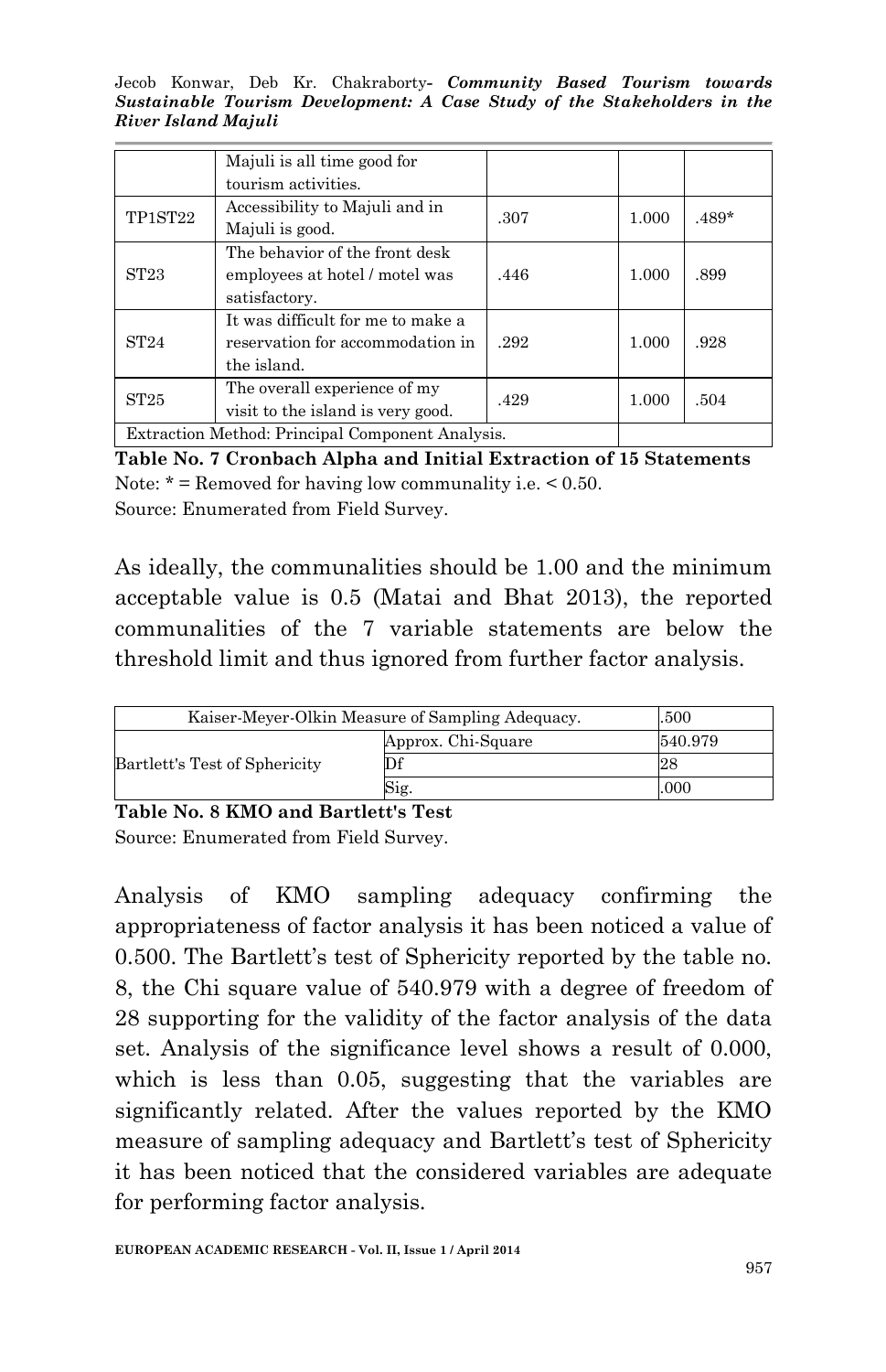Jecob Konwar, Deb Kr. Chakraborty*- Community Based Tourism towards Sustainable Tourism Development: A Case Study of the Stakeholders in the River Island Majuli*



After restricting total 25 statements to 8 statements for factor extraction test on the basis of Eigen values above 1 with Principal Component Analysis technique, it has been found that 03 factors have been extracted out of 8 variables under study. Analysis of the extracted factors representing 76.317 percent of the total variance explained.

For the clarity of the extracted factor loadings of the identified factors, cross variables could be removed from the analysis. But considering the statements position it has been considered in the factor to which it is most represented to (Ho, 2006). After analyzing the rotated factor matrix table, it has been found that 01 variable categorized in two indentified factors are cross loaded i.e. statement no. 25 (Table No. 9). The internal consistency of the identified factors ranges from 0.755 to 0.921.

| Label            | <b>Statements</b>                             | <b>FACTORS</b> |     |      |
|------------------|-----------------------------------------------|----------------|-----|------|
|                  |                                               | TF1            | TF2 | TF3  |
| TP1ST13          | Majuli has a unique set of religious and      | .845           |     |      |
|                  | dance form.                                   |                |     |      |
|                  | As Majuli attracts a quite good number of     |                |     |      |
| TP2ST16          | migratory birds in seasons, it holds a        | .790           |     |      |
|                  | potentiality of having a good bird sanctuary. |                |     |      |
|                  | The local art & handicraft and local          |                |     |      |
| TP1ST20          | communities have given a unique dimension     | .754           |     |      |
|                  | to the features of Majuli.                    |                |     |      |
| ST <sub>25</sub> | The overall experience of my visit to the     | .640           |     | .435 |

**EUROPEAN ACADEMIC RESEARCH - Vol. II, Issue 1 / April 2014**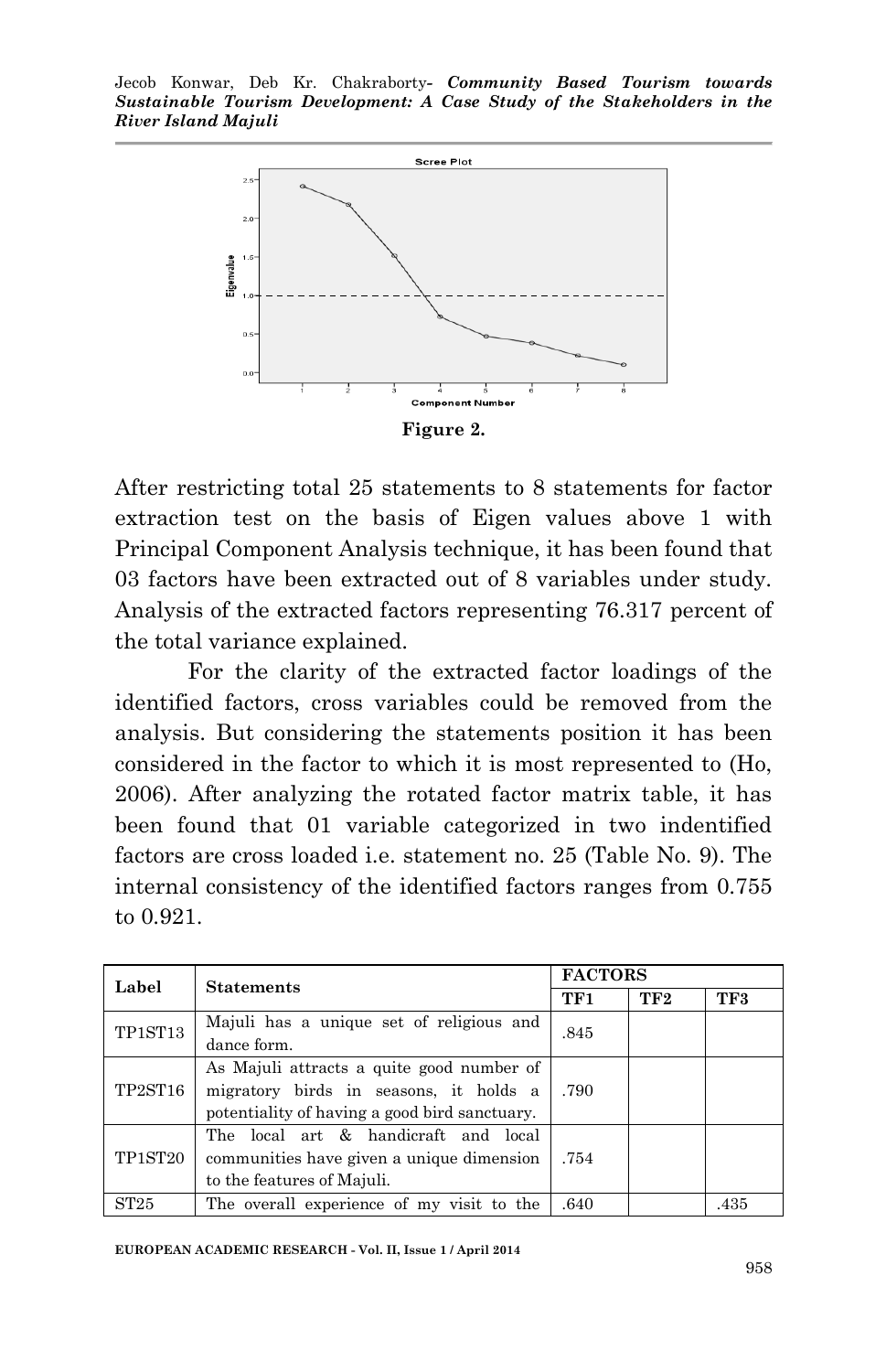Jecob Konwar, Deb Kr. Chakraborty*- Community Based Tourism towards Sustainable Tourism Development: A Case Study of the Stakeholders in the River Island Majuli*

|                         | island is very good.                                                              |        |        |        |
|-------------------------|-----------------------------------------------------------------------------------|--------|--------|--------|
| ST24                    | It was difficult for me to make a reservation<br>for accommodation in the island. |        | .964   |        |
| ST23                    | The behavior of the front desk employees at<br>hotel / motel was satisfactory.    |        | .943   |        |
| TP1ST7                  | Sufficient numbers of ATMs are available in<br>the island.                        |        |        | .928   |
| TP3ST18                 | Occurrence of flood is not a major problem of<br>the island Majuli.               |        |        | .856   |
| Cronbach Alpha          |                                                                                   | 0.755  | 0.921  | 0.822  |
| <b>Eigen Values</b>     |                                                                                   | 2.414  | 2.178  | 1.513  |
| % of Variance           |                                                                                   | 30.181 | 27.227 | 18.910 |
| Cumulative Variance (%) |                                                                                   | 30.181 | 57.408 | 76.317 |

**Table No. 9 Rotated Factor Matrix<sup>a</sup>**

Extraction Method: Principal Component Analysis.

Rotation Method: Varimax with Kaiser Normalization.

a. Rotation converged in 5 iterations.

Source: Enumerated from Field Survey.

With respect to the data collected from the tourist respondents, the first factor that has been identified explains the 30.181 percent of variance with an Eigen Value of 2.414 (Table no 12). The first factor variables estimated an internal consistency value of 0.755. The first identified factor i.e. TF1 includes three specific variables and one cross loaded variable under study (table no. 12). The variables that are incorporated under this factor are TP1ST13 (Majuli has a unique set of religious and dance form, 0.845); TP2ST16 (As Majuli attracts a quite good number of migratory birds in seasons, it holds a potentiality of having a good bird sanctuary, 0.790); TP1ST20 (The local art  $\&$ handicraft and local communities have given a unique dimension to the features of Majuli, 0.754) and ST25 (The overall experience of my visit to the island is very good, 0.640). Careful analysis and observation of the statements indentified represents the opinion of the respondents towards the tourism resources available in the river island Majuli. Thus, considering the features of the statements the identified factor has been named as **"Tourism Resources (TR)"**.

The second factor (TF2) consists of two variable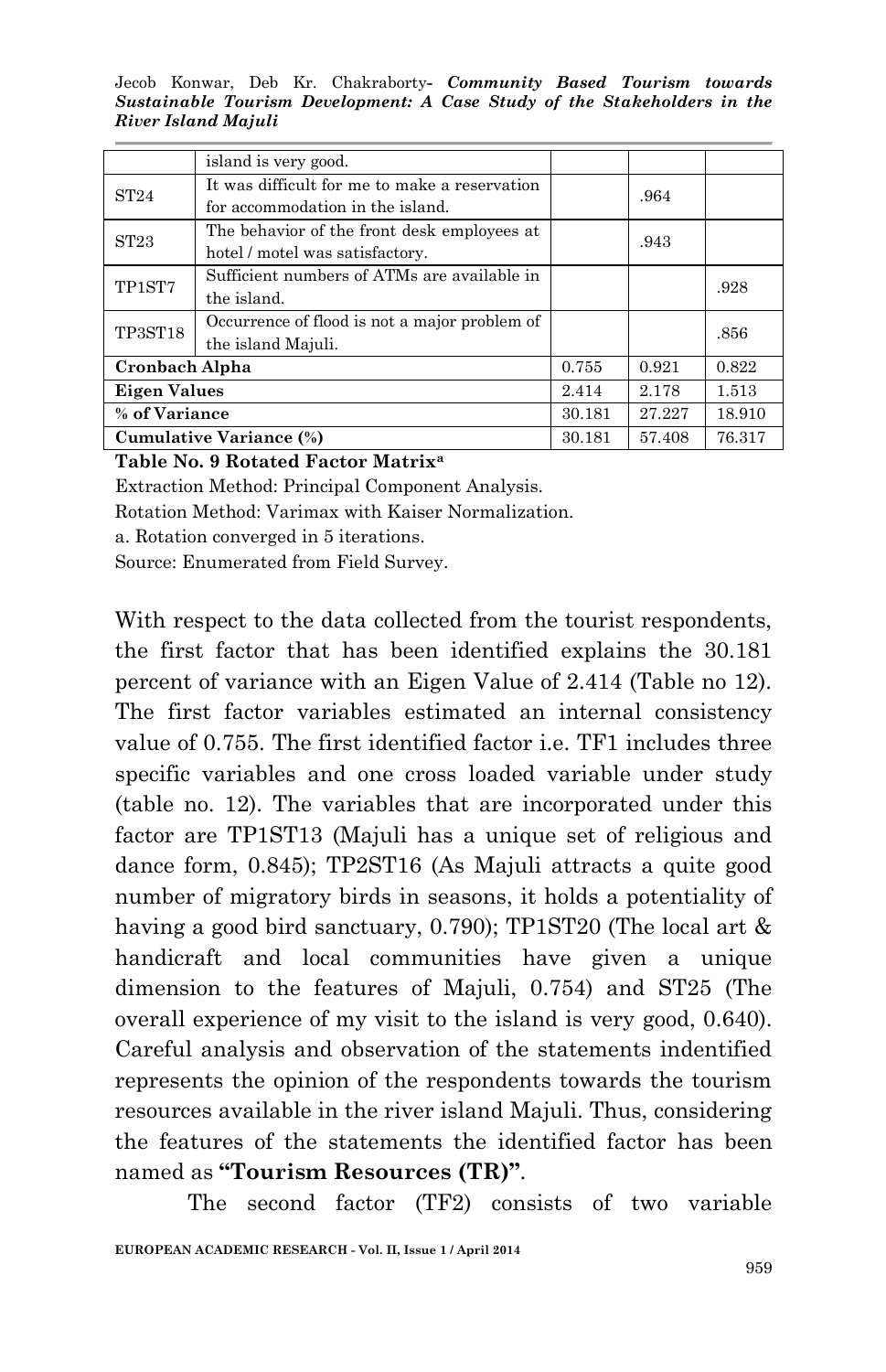statements i.e. ST24 (It was difficult for me to make a reservation for accommodation in the island, 0.964) and ST23 (The behavior of the front desk employees at hotel / motel was satisfactory, 0.943). This factor has been extracted with a variance of 27.227 percent and 2.178 Eigen value. Considering the parameters extracted under the study, it could be easily noticeable that visitors are more concerned about the hospitality they receive in the river island during their period of visit or stay. Thus, this factor has been regarded as **"Tourism Hospitality (TH)"**.

Considering the third factor (TF3) identified from the responses generated from the visitors, it has been found that it incorporates total three statements, two of which are specifically identified and one cross loaded. The two specific statements are TP1ST7 (Sufficient numbers of ATMs are available in the island, 0.928) and TP3ST18 (Occurrence of flood is not a major problem of the island Majuli, 0.856). The cross loaded variable is statement no. 25. The factor explains 18.910 percent of variance with 1.513 Eigen Value. Analysis of the third factor explains that apart from the tourism resources and expected hospitality in the river island Majuli, tourists are also more careful to consider the existing infrastructural and geographical setup of the island in order to promote tourism and tourism based activities. Thus, the third factor has been named as **"Tourism Features (TF)"** of Majuli.

| Factor |                     |                      |
|--------|---------------------|----------------------|
| No.    | <b>FACTOR TERMS</b> | <b>ABBREVIATIONS</b> |
| TF1    | Tourism Resources   | ТR                   |
| TF2    | Tourism Hospitality | тн                   |
| TF3    | Tourism Features    | ТF                   |

**Table No. 10 No. of Factors Determined and Terms Defined** Source: Enumerated from Research Findings.

# **c. Results of factor analysis and Tourism development framework for Majuli:**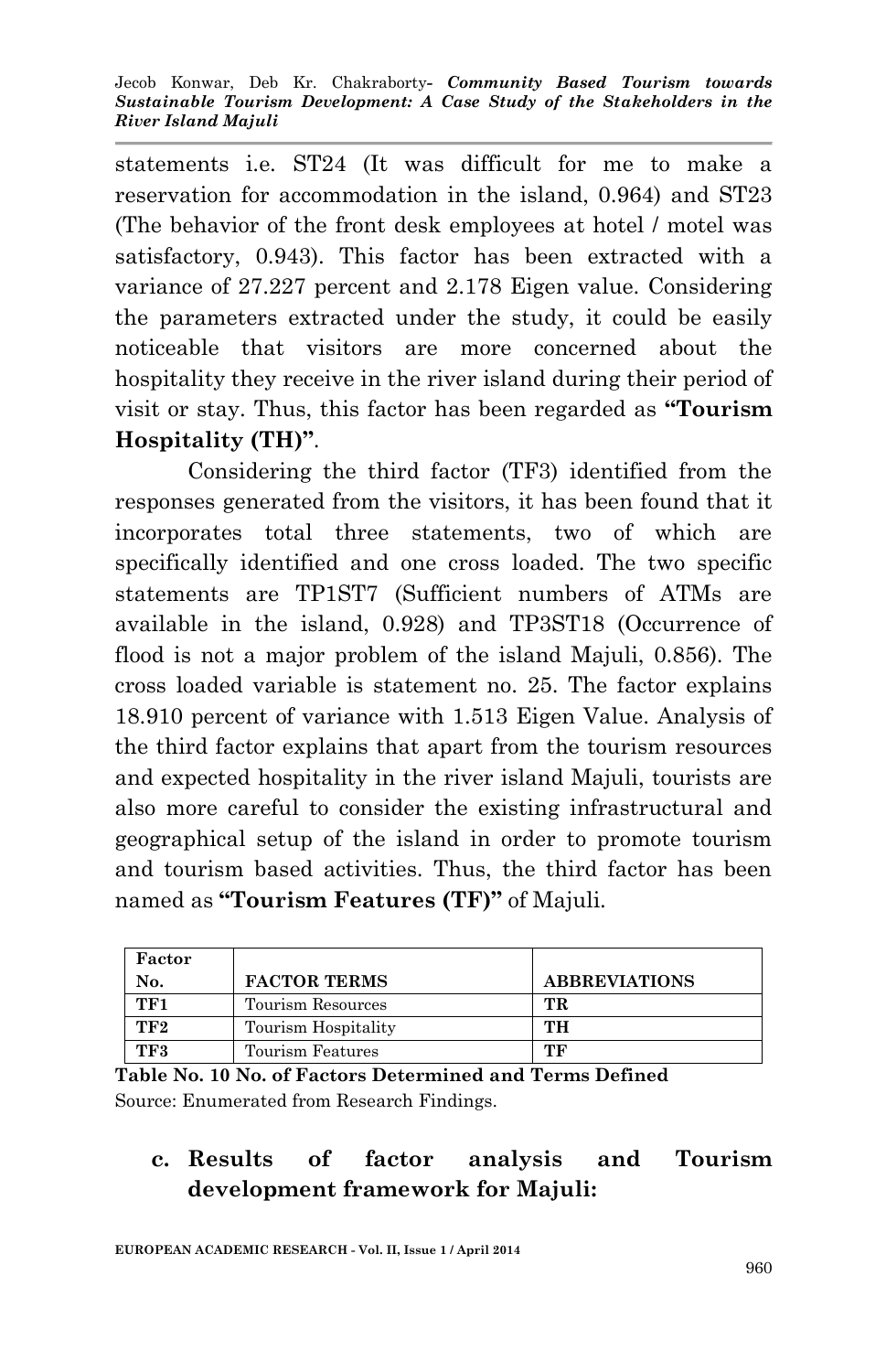

### **Figure No. 3 Community Based Tourism Model from Factor Analysis** Source: Enumerated from Research Findings.

From the analysis of the Likert scale statements directed to the two prime categories of stakeholders i.e. visitors and local household respondents, both the groups of respondents have certain common features to share. For any sustainable tourism development plan, the role of local community cannot be undermined. Sustainability is a concept that is frequently used in relation with tourism development. While there does not exist a universal definition of sustainability, many scholars agree that sustainable development includes long term positive economic, social and environmental outcomes (Hunter 1997; UNWTO 2004; Goodwin 2011). The UNWTO (2004) indicates that sustainable tourism guidelines and management practices are relevant to all forms of tourism and in all locations, also including mass tourism destinations and niche segments. For a controlled sustainable tourism practices in a tourism spot, the local participation is utmost expected. In this aspect Majuli as a potential tourist spot possess the features of being launched as Community based tourism activity zone. The reason for such an explanation is obvious and lies in the kinds of tourism products delivered by the island community to the visitors across the world at large. The primary product of tourism is not something produced by the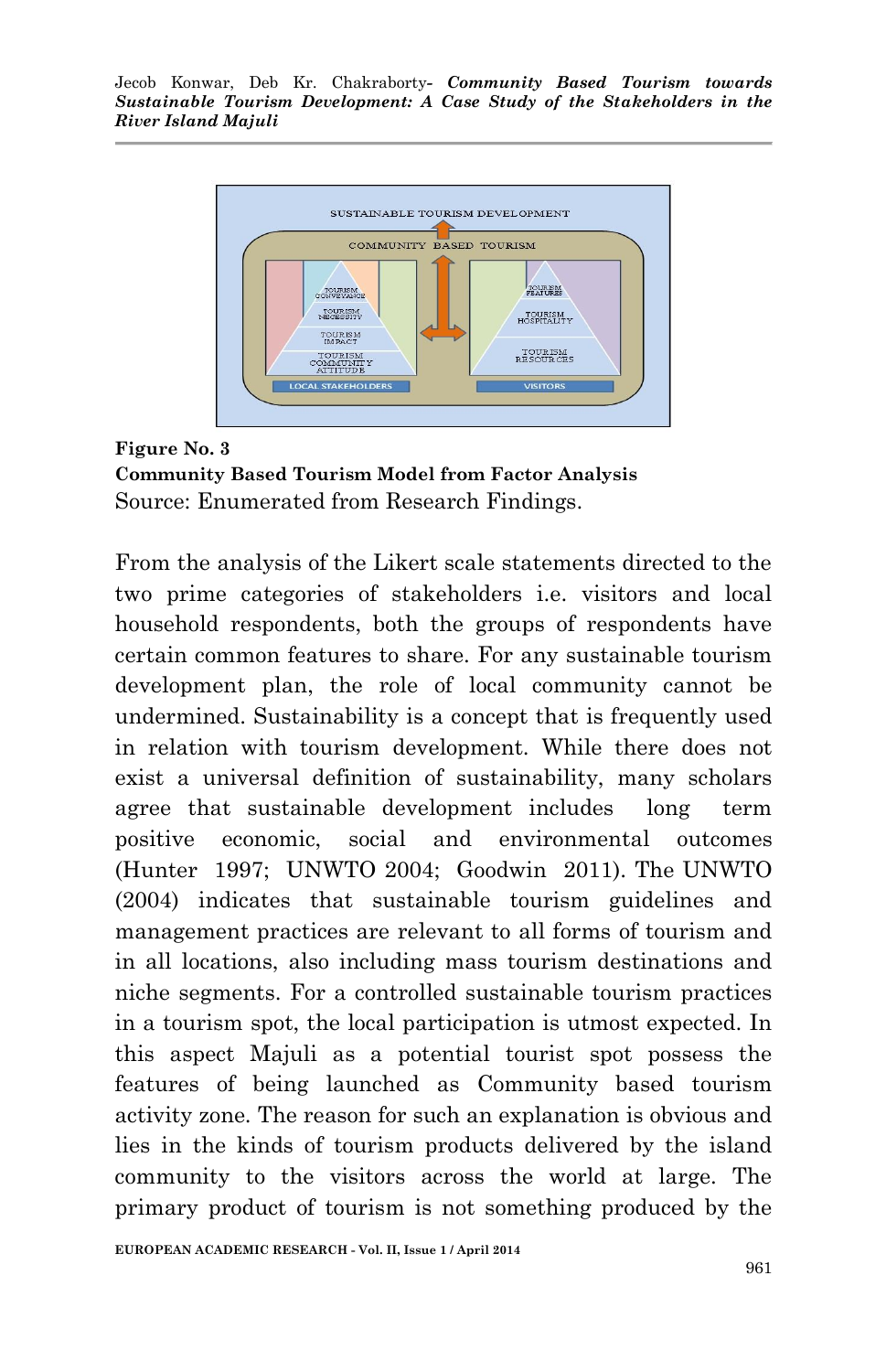industry. The product is often the heritage, wealth, and expected legacy of the community that serves as the tourist destination (ICLEI 1999). Brohman (1996, 60) states that 'community-based tourism development would seek to strengthen institutions designed to enhance local participation and to promote the economic, social, and cultural well-being of the popular majority'. There is no doubt in the minds of the community at large that Majuli holds a greater prospect as a potential tourist destination, but role of necessary modifications and plans and policies cannot be underestimated.

With respect to the local household communities it has been noticed that they are quite concerned about the present status of the island both in geographical and economical aspects. In this context, they do believe in the role the local community had to play in promoting tourism and tourism based activities in the river island Majuli. The attitude of the local community towards a sustainable tourism industry is quite strong. This mindset has a positive impact in promoting tourism activities in the island. Local communities are willing to take part in different forms of tourism management practices which could have direct or indirect impact on their day to day lifestyle. Adequate participation of local communities in such activities could lead to a more involved and constructive tourism practices. The ironical aspect of the tourism management practices is that the local community which belongs to a weaker or lower stratum of social stratification feels dejected in this matter. The reason for such opinion of the respondents primarily lies in the perception. They perceive that lack of funds, inadequate representation in higher authority and less experience & knowledge keeps them away from such participative activities. Though some local NGOs are taking initiatives to keep them aware and involved in certain levels of decision making processes. Moreover, local household communities also perceive that tourism based activities could generate sustainable revenue for the local community. For that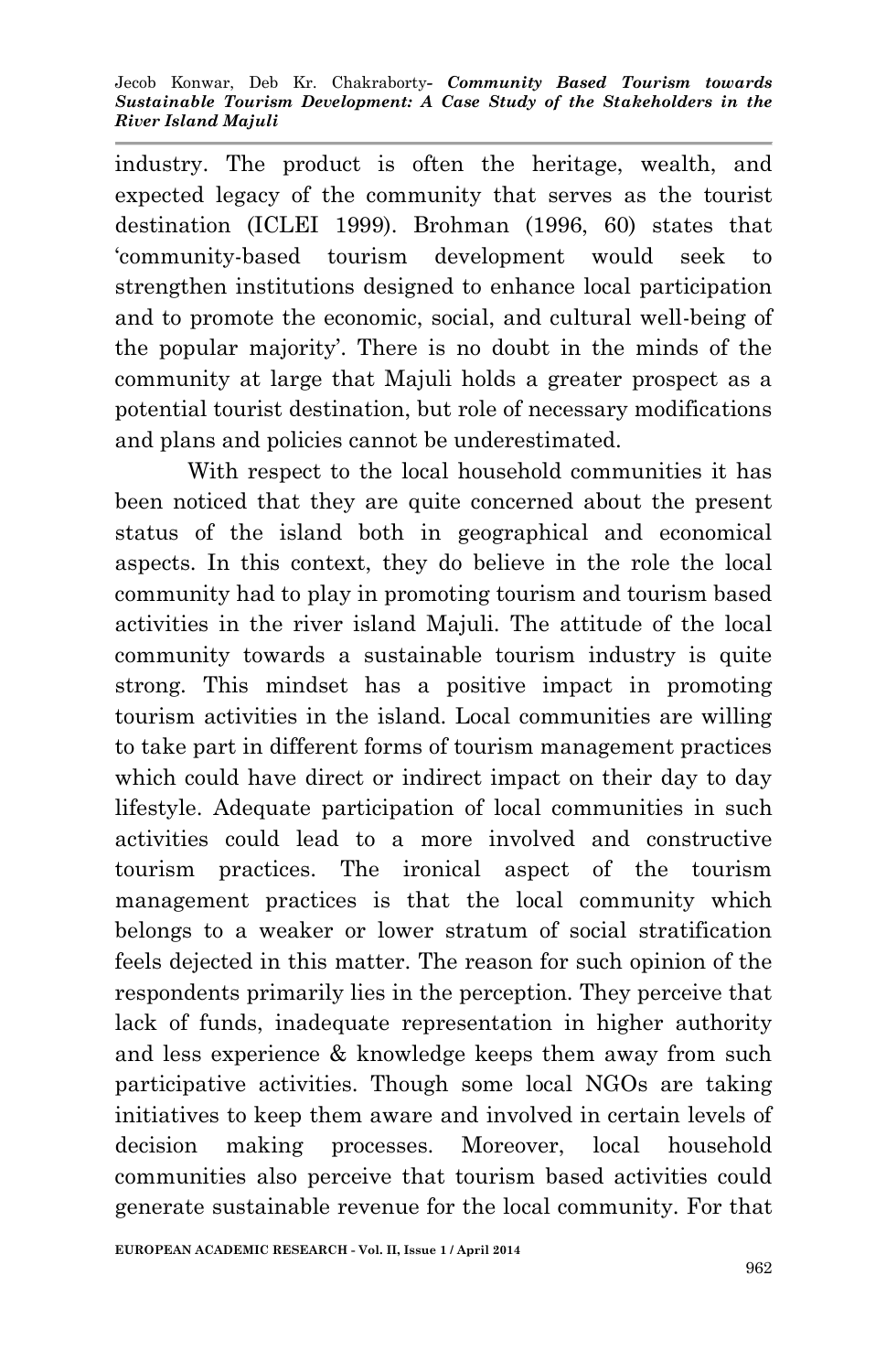matter they presume that a visitor needs to be charged for the services and products which they consume or visit to explore. There is no specific mechanism of charging fees from the visitors in the river island Majuli. Religious institutions (*Satras*) (not all) charge certain amount from visitors for allowing them to explore the museum, under their administrative control.

The cost and benefit aspect of tourism and tourism based activities is another critical elements to be taken care of. The opinion of the local household respondents shows that apart from their support and willingness to develop tourism and tourism based activities in the river island Majuli they are quite concerned about the possible impact of such activities. Moreover the results derived from the opinion of the local household respondents shows that tourism and tourism based activities could play a more positive role in near future. If right initiatives and promotional aspects were taken and implemented, then there is a fair chance that this industry could help the island to get a tag of river island based tourism destination.

In the process of developing a tourist destination it is very much essential for the tourism planners and developers to consider the features prevalent in a spot or with a product. The features help the planners to gain access to the tourism product and services. The basic necessities of the island are necessary to be fulfilled both in tangible and intangible forms, for a more concrete and sustained growth of the industry. In that context the role of tourism infrastructural necessities cannot be ignored. The existing tourism setup helps in launching its products well and in – depth. Infrastructure is one of the prerequisite of any tourist spot across the world, be it a communication system, accommodation, connectivity, or any other basic amenities that is desired by a tourist. At the same time efforts are necessary to be taken for learning and teaching more participative and cooperative behaviourial approach of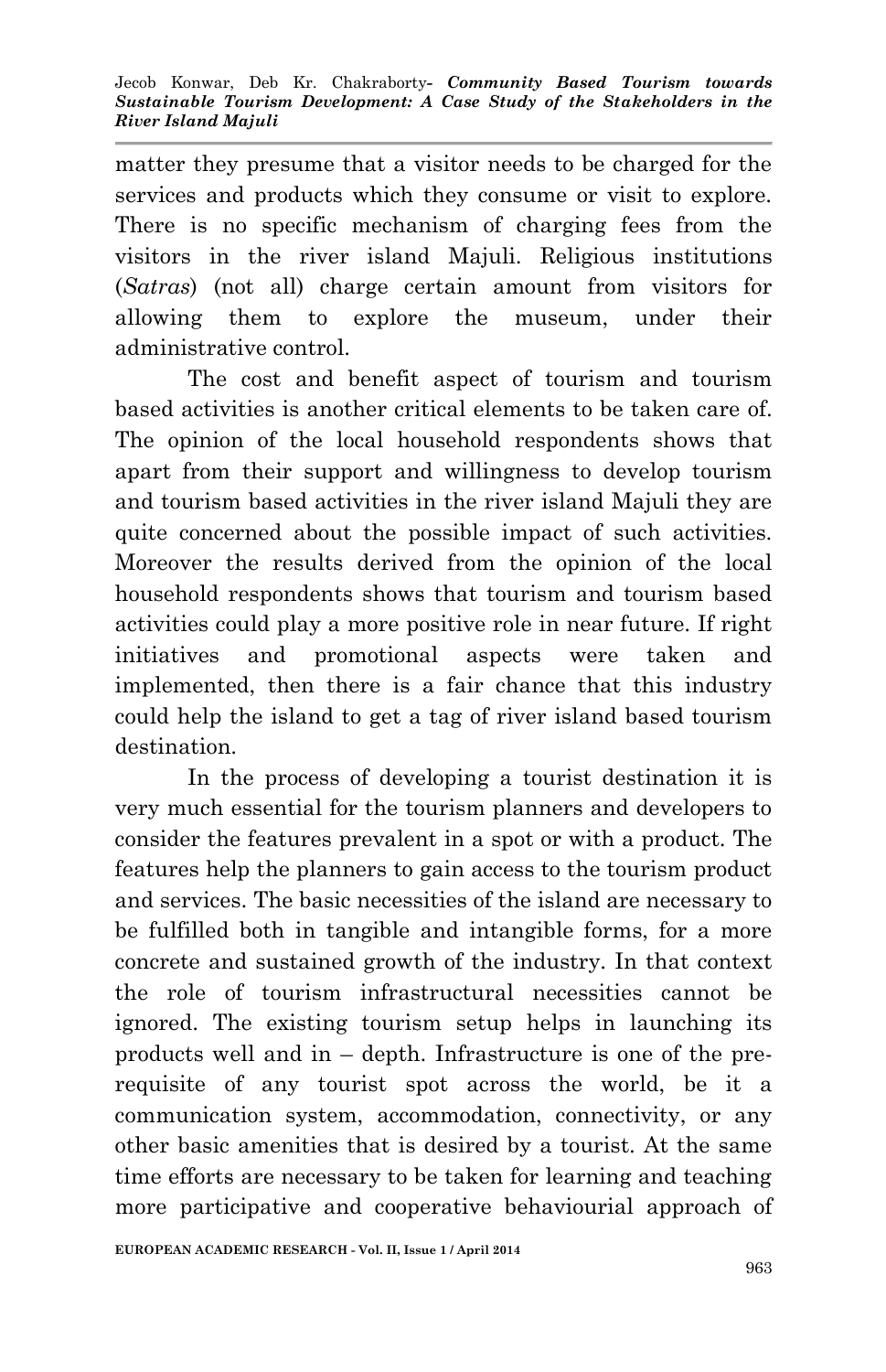local respondents cum visitors during any interaction. With respect to the opinion of the local respondents they came up with a serious issue in the river island Majuli, i.e. the mode of transportation system. Majority of the respondents consider it as one of serious issues which need to be addressed well. They opine that the situation becomes worse in the rainy seasons when the Mother Nature becomes very harsh with the island. In that matter the safety and security of local community and visitors (if any) becomes prime concern. Thus, efforts are needed to be taken to counter this issue for an adequate growth and development of tourism industry in the island for throughout the year activity.

With respect to the opinion of the visitors towards tourism and tourism based activities and associated aspects in the island Majuli, their prime focus is on three aspects: (1) Tourism resources (ii) Tourism Hospitality and (iii) Tourism Features of Majuli.

These three factor terms were emerged out of the opinion of the visitors response and highlights the areas of thrust in the river island Majuli. As a tourist, individuals always prefer to explore and experience more within a given period of time and money. Extensive opportunities with respect to varied tourism products keeps a destination always full with visitors and activities. With respect to the island Majuli, numerous religious and cultural activities performed by the religious institutions (*Satras*) in assistance with the local communities. But, other than these specific activities none of the other forms of tourism has been yet developed in the island or are in a very nascent stage of growth. Unfortunately, this phenomenon makes it less attractive for tourists even after having immense potentiality of promoting other forms of tourism like water-sports based tourism, gastronomical tourism, adventure tourism, eco tourism, rural tourism, bird tourism and even disaster based tourism activities, etc. Apart from the availability of resources the local hospitality and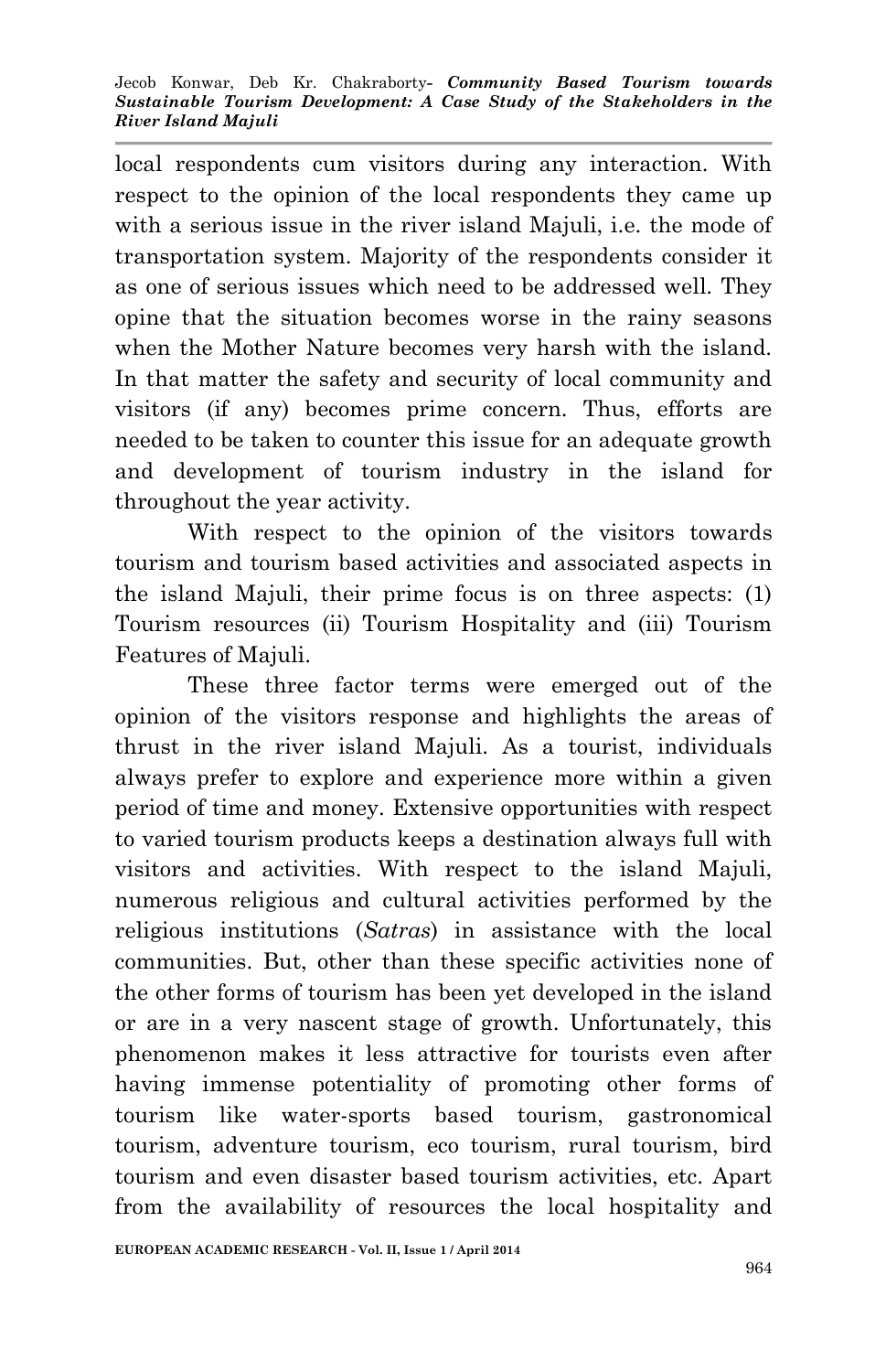friendliness attract substantial number of tourists. A good hospitality and favourable environment increases the willingness of the visitors to stay for longer period in the tourist spot. This phenomenon generates more resource in the form of income or employment creation through multiplier effect (Bhatia 1983, 68). In case of visitors response it has been noticed that they are quite satisfied with the service and hospitality they received from the local community.

With respect to the tourism development in the river island Majuli immense potentiality is there to increase and improve the existing numbers of tourism products. For a very new planner in any tourist spot or a product, it is also essential for them to look into the attractions lying in the area of entry. The same can be said in the case of the river island Majuli too. Moreover, any existing tourism structure and product helps the planners and developers to launch it directly to the users with a slight modification as desired by the clients (tourists). During the growth period of the tourism product or spot it is quite essential for the planners and developers to come up with some solid future products so that tourists always get new areas or dimensions to explore every time they visit the spot or to consume the product. As the "Butler's Destination Life-Cycle Model" (1980), observes that a destination or a product passes through a number of stages of tourism development, whereby the number of tourists increases with time until a point is reached when either the destination renews itself or starts to deteriorate. The ultimate fate of the destination is decided by local management practices. In this context the approach of applying community based tourism model is quite appropriate. To that matter necessity is for exploring new tourism products and services and give adequate opportunities to all sectors and sections of the society to contribute together to the growth of the economy with the help of tourism industry.

Thus to keep the status of a tourist destination and products intact, it is very much essential on part of the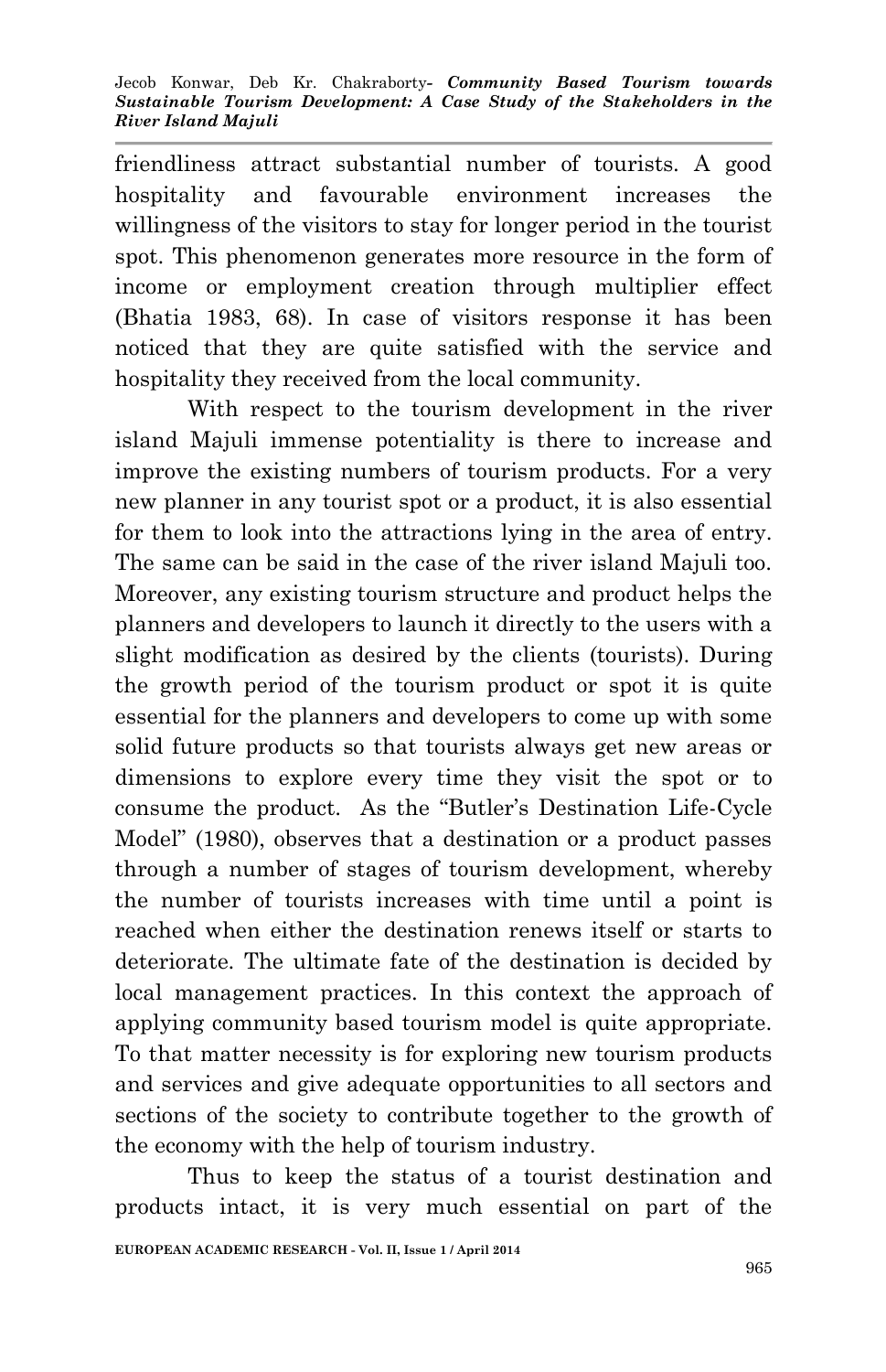planners and even the community to come up together with new products and services from time to time. There is a need to generate an equal opportunity for all sections of the local society so that the local economy could sustain on itself for a longer period in the near future.

## **Conclusion:**

Despite of challenges and problems in the island, Majuli still holds immense potentiality to be explored. This island holds a unique ranges of demographic, cultural, religious and natural resources which are of its kind. The isolation of the island and presence of a large number of wetlands located in the island have given shelter to varied migratory and non-migratory birds, apart from exotic fish and other aquatic species. The moderate rainfall, pollution free environment, pleasant climate, peaceful and non-violent nature of its inhabitants have made Majuli a unique reserve of biodiversity.

With respect to promote intensify the tourism and tourism based activities in the river island Majuli, a specific model or framework has been required. Tourism activities without any proper plans and policies could jeopardize the whole industry in near future. Majuli could be a heaven for visitors if timely action and steps were taken to promote the industry in collaboration of local communities. From the findings of the study it could be concluded that community based tourism approach towards sustainable development could be a more viable avenue for the local communities and for the island as a whole in prospective future.

## **BIBLIOGRAPHY:**

Anbalagan, M., Selvam, V., & Amudha, R. 2008. "Tourism - An umbrella organisation to transform the society and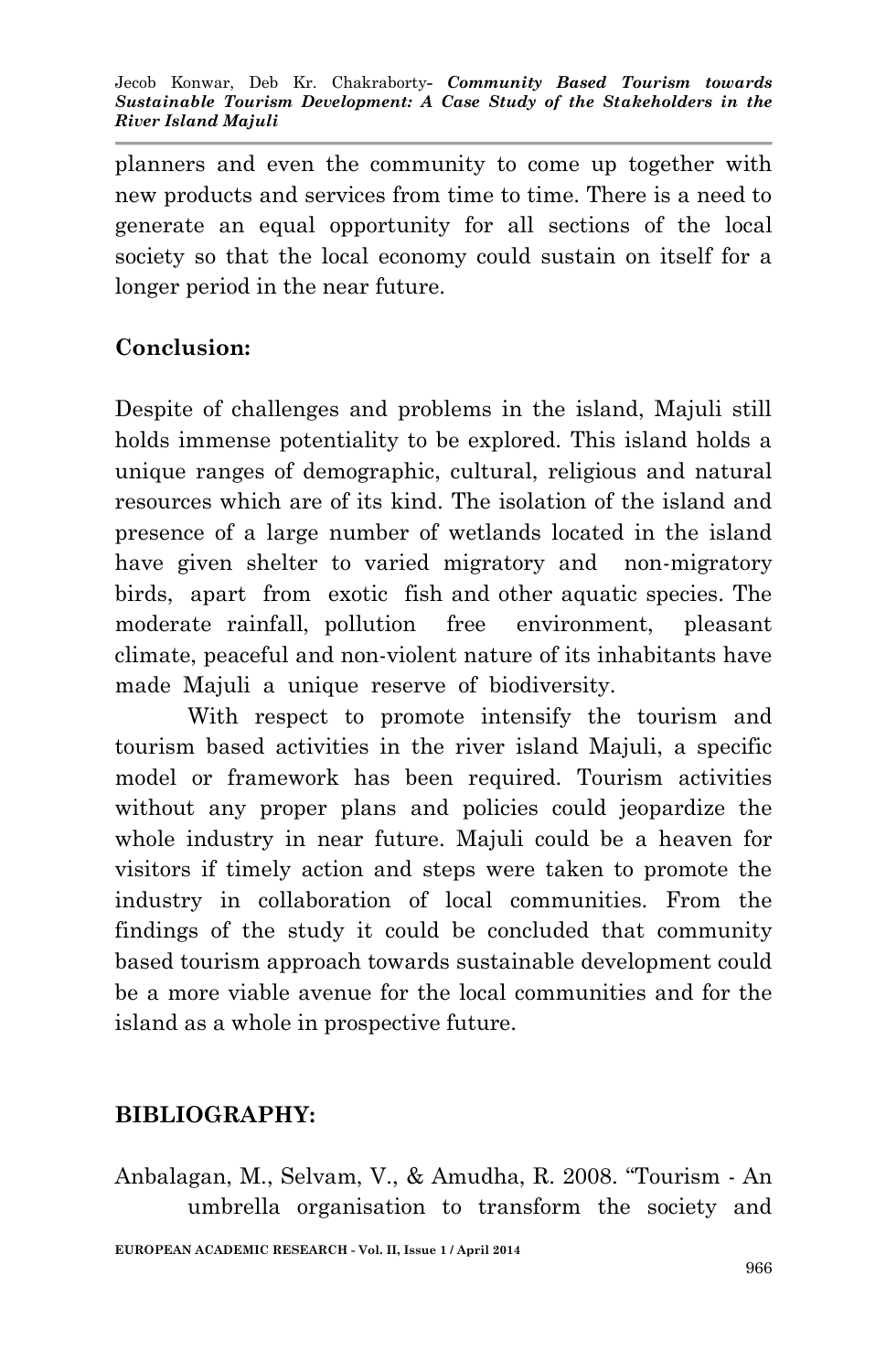economy." Cited in M. Biju. 2008. *Tourism - Impact of Globalisation*, 83. Delhi: Virgo Press.

- Asiatic Research. 2009. "Alamgirnamah" (English Transalation). Cited in *The Majuli Island: Society, Economy and Culture,* 1st ed., edited by D. Nath, 5. Delhi: Anshah Publishing House.
- Assam Gazatte Extraordinary. 2006. Majuli Cultural Landscape Region Act, 2006. Govt. of Assam by orders of the Governor. ASSAM ACT NO. VII OF 2006. Dispur.
- Bhatia, A.K., 1983. *Tourism Development: Principles and Practices.* 2nd Edition. New Delhi: Sterling Publishers Private Limited. 20.
- Brohman, J. 1996. "New directions for tourism in the Third World." *Annals of Tourism Research*. 23(1): 48-70.
- Burlakanti, K. and Srinivas, R.V. 2013. "The most influential factors of consumers' buying patterns at Organized and Unorganized Retail Stores with special reference to Kakinada city, Andhra Pradesh." *Indian Journal of Marketing* 43(1): 14 - 23.
- Chaudhary, M. 2010. "Training Men to Manage Tourism." *Yojana* 54: 8-10.
- Chaturvedi, D. 2010. "Tourism in India: Ensuring Buoyancy and Sustainability." *Yojana*: 5-7.
- Census Report. 2011. India.
- Churchill, G.A. 1979. "A paradigm for developing better measures of marketing constructs." *Journal of Marketing Research* 16: 64 – 73.
- Das, S. 2010. "Charai Shandhanat Majulioy." *Prantik*. 29(21): 28-0.
- Field, A. 2005. *Research Methods II: Factor Analysis using SPSS. Discovering statistics using SPSS.* 2nd Edition. London: Sage. 5. Available at htt://statisticshell.com/docs/reliability.pdf accessed as on 27/02/2014 at 4.15 pm.

Goodwin, H. 2011. *Taking responsibility for tourism:*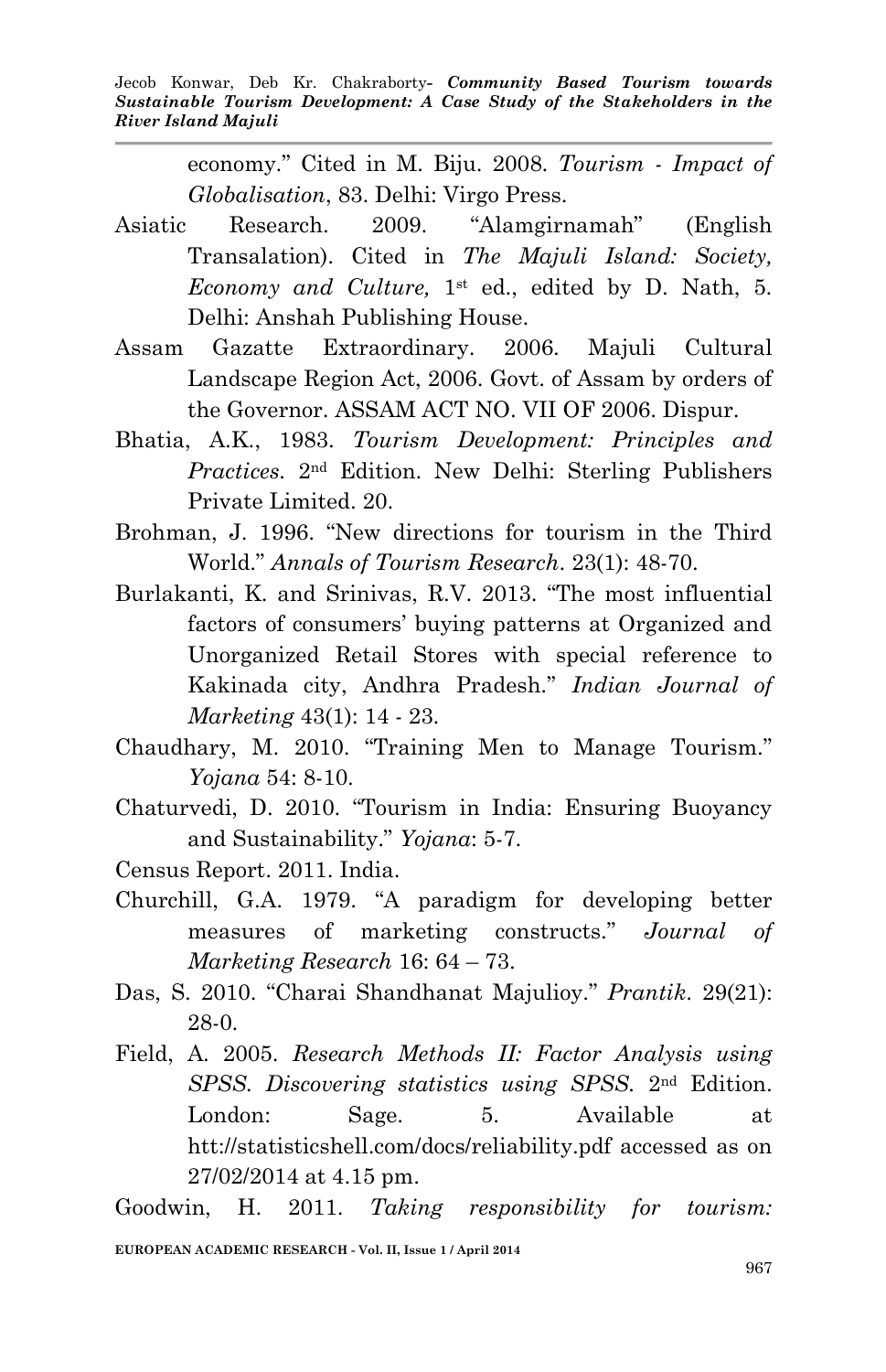*responsible tourism management.* Oxford: Goodfellow Publishers Limited.

- Hamilton, F. 1808. "An account of Assam." Cited in *The Majuli Island: Society, Economy and Culture*, edited by D. Nath, 32. Delhi: Anshah Publishing House.
- Ho, Robert. 2006. *Handbook of Univariate and Multivariate Data analysis and interpretation with SPSS.* Boca Raton, Florida, USA: Chapaman & Hall/CRC.
- Hunter, C. 1997. "Sustainable tourism as an adaptive paradigm." *Annals of Tourism Research* 24(4): 850-867.
- ICLEI (Department of Economic and Social Affairs). Tourism and Sustainable Development Sustainable Tourism: A Local Authority Perspective [Online], 1999. Available from http://www.un.org/esa/sustdev/csd/iclei.pdf accessed as on 24/02/2013 at 4.30 pm.
- Mahanta, P. 2001. "Majuli: A comprehensive book illuminating the geographical, historical, cultural, political, socio economic and administrative aspects of the greatest river island in the world." Cited in *Majuli. Grantha Sanskriti.* 1st Edition. Edited by P. Saikia. Jorhat.
- Matai, R. and Bhat, A.K. 2013. "Underlying dimensions of purchase decision process for consumer durables: A confirmatory of customer- value hierarchy model." *Indian Journal of Marketing* 43(5): 17 – 18.
- Mukherjee, S. and Shardha Shivani. 2013. "Influence of Physical Evidence on Service Brand Image Dimensions and Brand Equity." *Indian Journal of Marketing* 43(6):  $15 - 28.$
- Nath, D. 2009. *The Majuli Island: Society, Economy and Culture.* (K. Maulana Abul Kalam Azad Institute of Asian Studies, Ed.) Delhi: Anshah Publishing House, 1st Edition.
- Nargundkar, R. 2008. *Marketing Research – Texts and Cases.* 3rd Edition. New Delhi: The McGraw- Hill Companies. 327.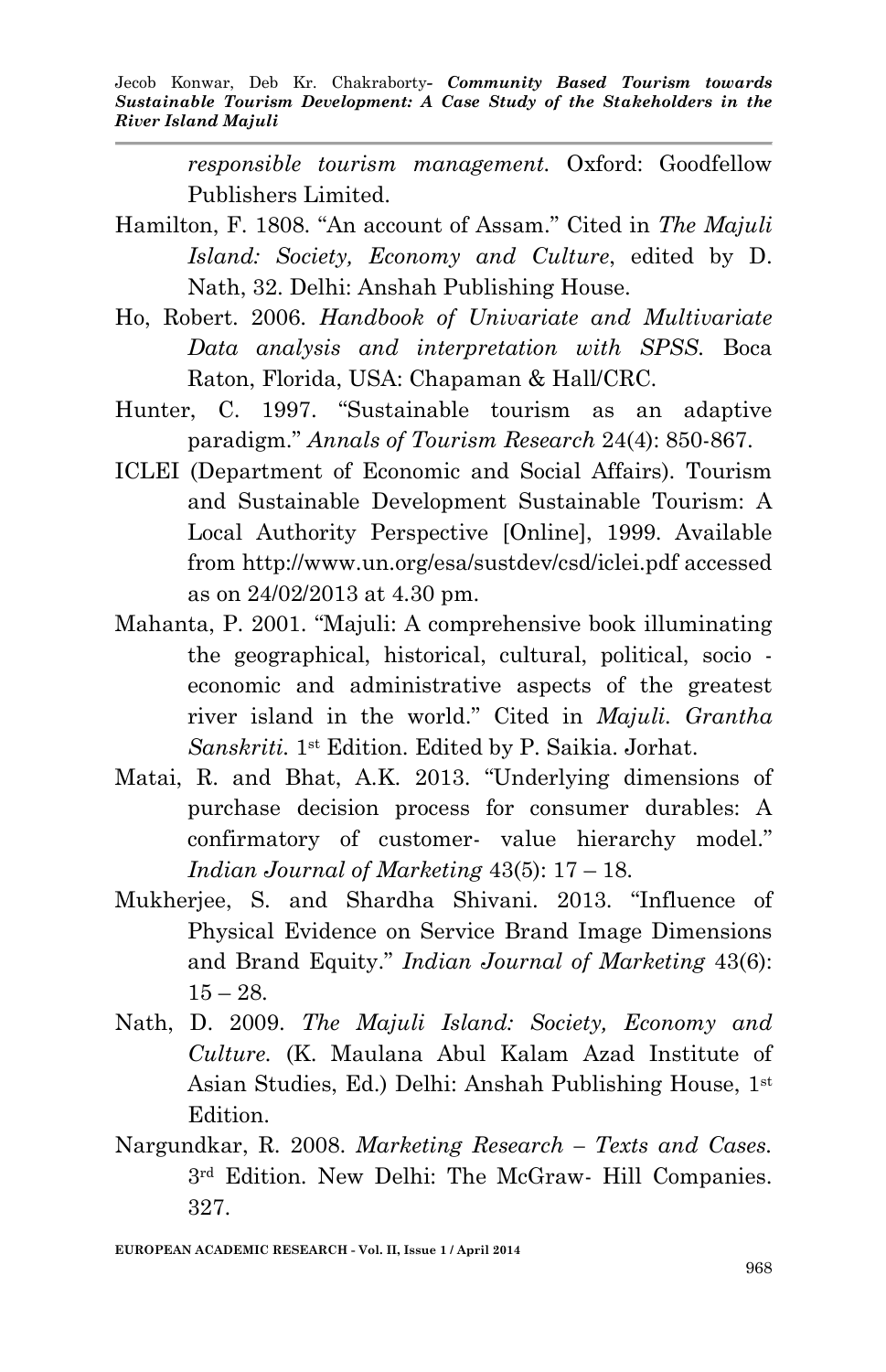- Park, Y.J., Heo, P.S. and Rim, M.H. 2008. "Measurement of a Customer Satisfaction Index for Improvement of Mobile RFID Services in Korea." *ETRI Journal*. 30 (5): 638.
- Pope, G. 2009. "Psychometrics 101: Item total correlation." Available at blog.questionmark.com/168 accessed as on 27/02/2014 at 4.10 pm.
- Rozemeijer, N. 2001. "Community Based Tourism in Botswana: The SNV Experience in Three Community-Tourism Projects. Botswana: SNV/ IUCN CBNRM Support Programme." Cited in "Community Based Tourism in Thailand: The Need and Justification for an Operational Definition." 2010. R. Boonratana. Available at http://kasetsartjournal.ku.ac.th/kuj\_files/2010/A1009101 447083517.pdf accessed on 21st Feb, 2012 at 10.15 pm.
- Sane, S. and Singh, Niharika. 2012. "A study on consumer perception with reference to third party administrators (TPAs)." *Indian Journal of Marketing*. 42(12): 16 – 22.
- Sharpley, R. 2006. "Tourism A Vehicle for Development." In *Tourism and Development - Concepts and Issues*, 1st Indian Edition, edited by R. Sharpley & D. J. Telfer, 2- 14. New Delhi (India): Viva Books Private Limited.
- Sheehan, L & et al. 2007. "The Destination Promotion Traid: Understanding Asymmetric Stakeholder Interdependencies among the City, Hotels and DMO." *Journal of Travel Research* 46(1): 64-4. August. Available at a state of  $\alpha$  at a state of  $\alpha$ http://jtr.sagepub.com/content/46/1/64.full.pdf+html. Accessed as on 25/06/2013.
- Shrivastav, P. 2010. "Eco tourism: A tool for community upliftment." *Yojana* 54: 26 - 28.
- Suansri, P. 2003. "Community Based Tourism Handbook. Bangkok: REST." Cited in "Community Based Tourism in Thailand: The Need and Justification for an Operational Definition." 2010. R. Boonratana. Available athttp://kasetsartjournal.ku.ac.th/kuj\_files/2010/A10091